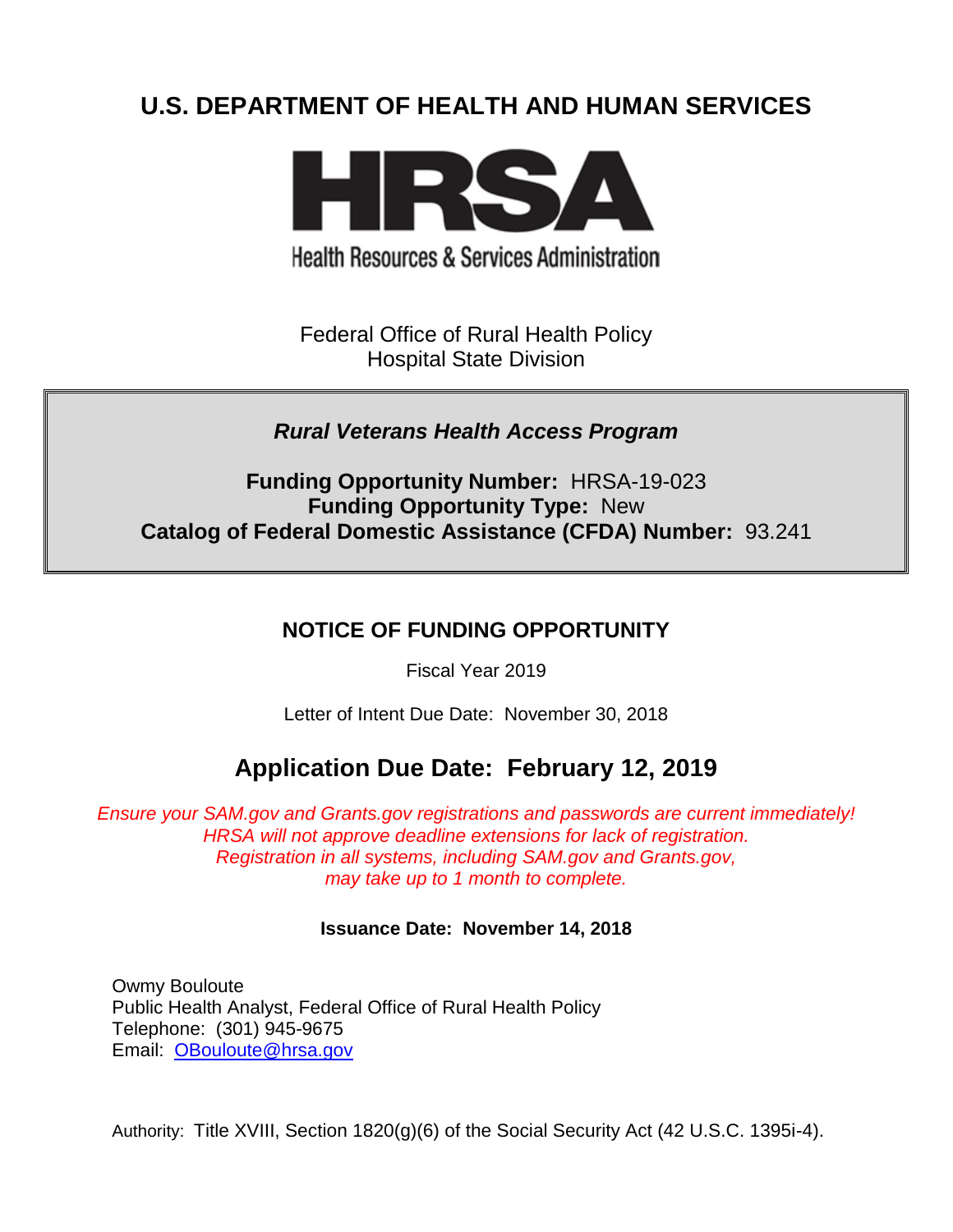# **EXECUTIVE SUMMARY**

The Health Resources and Services Administration (HRSA) is accepting applications for fiscal year (FY) 2019 Rural Veterans Health Access Program (RVHAP). The purpose of this cooperative agreement is to provide funding to states to work with providers and other partners to improve access to needed health care services and to improve the coordination of care for veterans living in rural areas. Award recipients can implement a variety of strategies to improve the capacity of critical access hospitals (CAHs), and other rural health care organizations to provide services that meet the needs of veterans living in rural areas. Award recipients can also assist providers in making connections to the Department of Veterans Affairs (VA) system to coordinate care for rural veterans using community health care providers as well as the VA system

| <b>Funding Opportunity Title:</b>           | Rural Veterans Health Access Program         |
|---------------------------------------------|----------------------------------------------|
| <b>Funding Opportunity Number:</b>          | <b>HRSA-19-023</b>                           |
| Due Date for Applications:                  | February 12, 2019                            |
| <b>Anticipated Total Annual Available</b>   | \$900,000                                    |
| FY 2019 Funding:                            |                                              |
| <b>Estimated Number and Type of Awards:</b> | Up to three cooperative agreements           |
| <b>Estimated Award Amount:</b>              | Up to \$300,000 per year subject to the      |
|                                             | availability of appropriated funds           |
| <b>Cost Sharing/Match Required:</b>         | No                                           |
| Period of Performance:                      | August 1, 2019 through July 31, 2022         |
|                                             | (3 years)                                    |
| <b>Eligible Applicants:</b>                 | <b>Only states (current Medicare Rural</b>   |
|                                             | <b>Hospital Flexibility Program award</b>    |
|                                             | recipients in states with certified critical |
|                                             | access hospitals) are eligible to apply for  |
|                                             | funding under this notice. The Governor      |
|                                             | designates the eligible applicant from       |
|                                             | each state.                                  |
|                                             |                                              |
|                                             | See Section III-1 of this notice of funding  |
|                                             | opportunity (NOFO) for complete              |
|                                             | eligibility information.                     |

## **Application Guide**

You (the applicant organization/agency) are responsible for reading and complying with the instructions included in HRSA's *SF-424 Application Guide,* available online at [http://www.hrsa.gov/grants/apply/applicationguide/sf424guide.pdf,](http://www.hrsa.gov/grants/apply/applicationguide/sf424guide.pdf) except where instructed in this NOFO to do otherwise.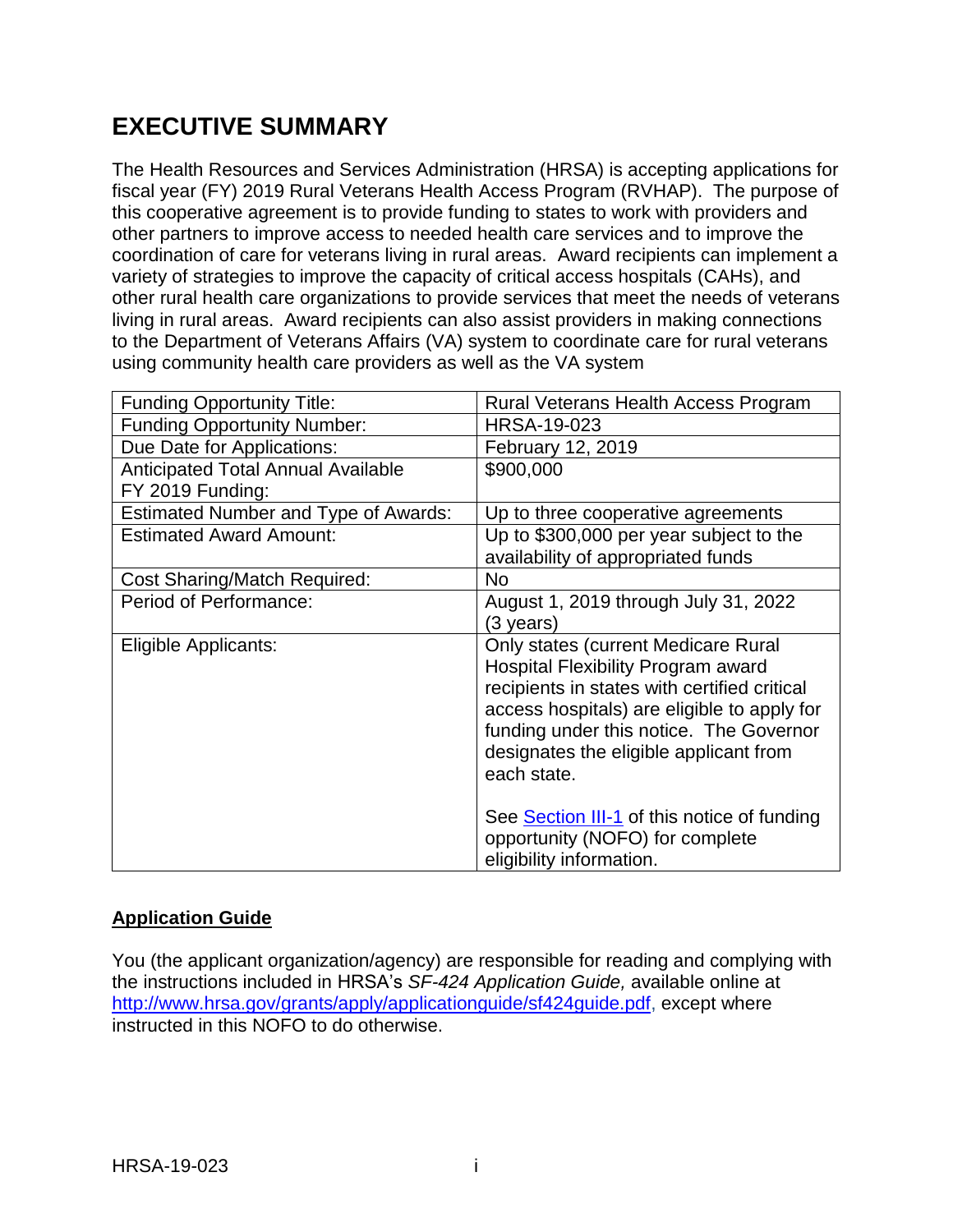## **Technical Assistance**

HRSA has scheduled the following technical assistance:

#### *Webinar*

Day and Date: Monday, November 26, 2018 Time:  $2 - 3$  p.m. Call-In Number: 1-888-730-9142 Participant Code: 7852922 Weblink: [https://hrsa.connectsolutions.com/rural\\_veterans\\_hap\\_ta/](https://hrsa.connectsolutions.com/rural_veterans_hap_ta/) Playback Number: 1-866-367-6718 Passcode: 65900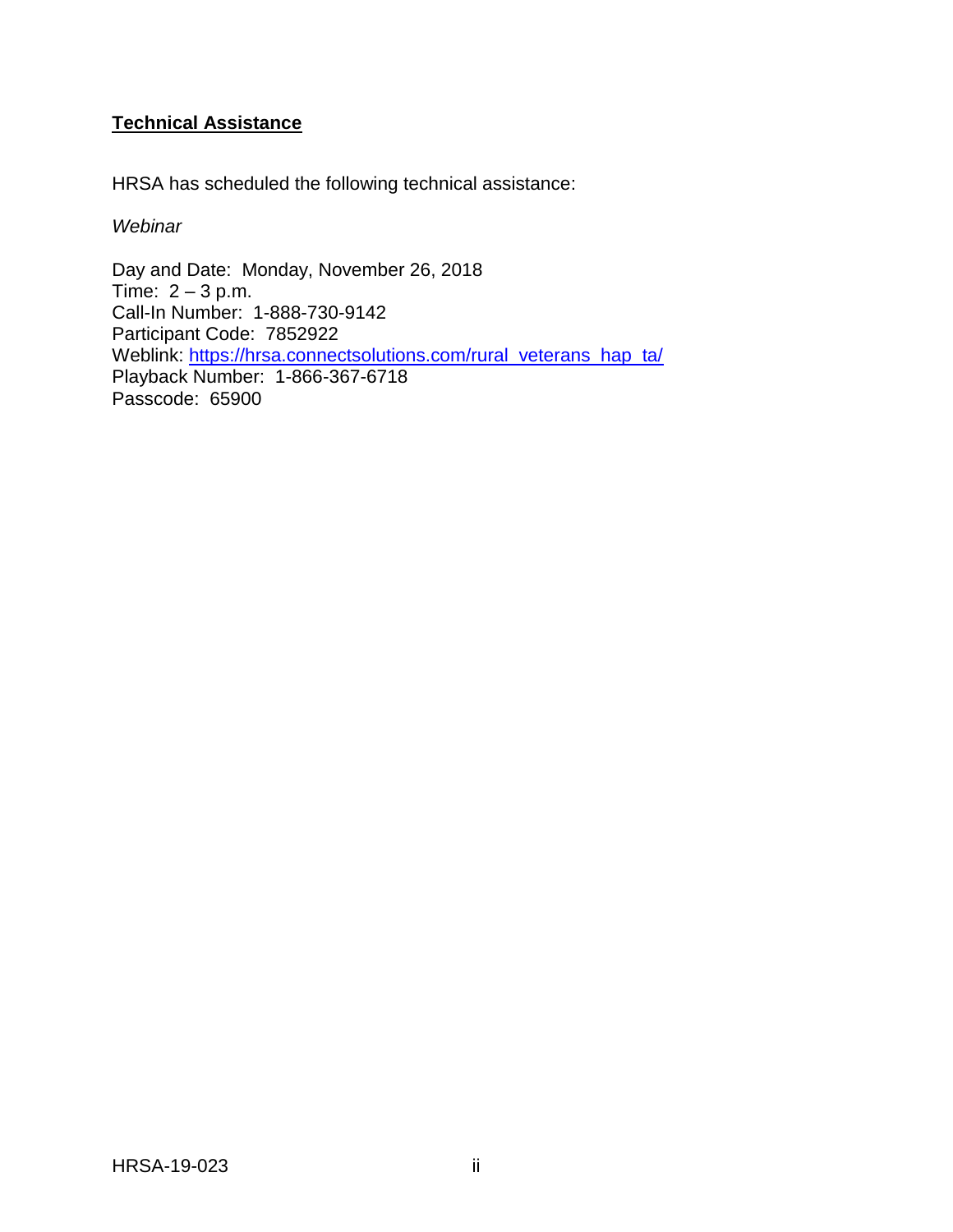## **Table of Contents**

| i.<br>ii.<br>3. DUN AND BRADSTREET DATA UNIVERSAL NUMBERING SYSTEM (DUNS) NUMBER AND |  |
|--------------------------------------------------------------------------------------|--|
| 10                                                                                   |  |
|                                                                                      |  |
|                                                                                      |  |
|                                                                                      |  |
|                                                                                      |  |
|                                                                                      |  |
|                                                                                      |  |
|                                                                                      |  |
|                                                                                      |  |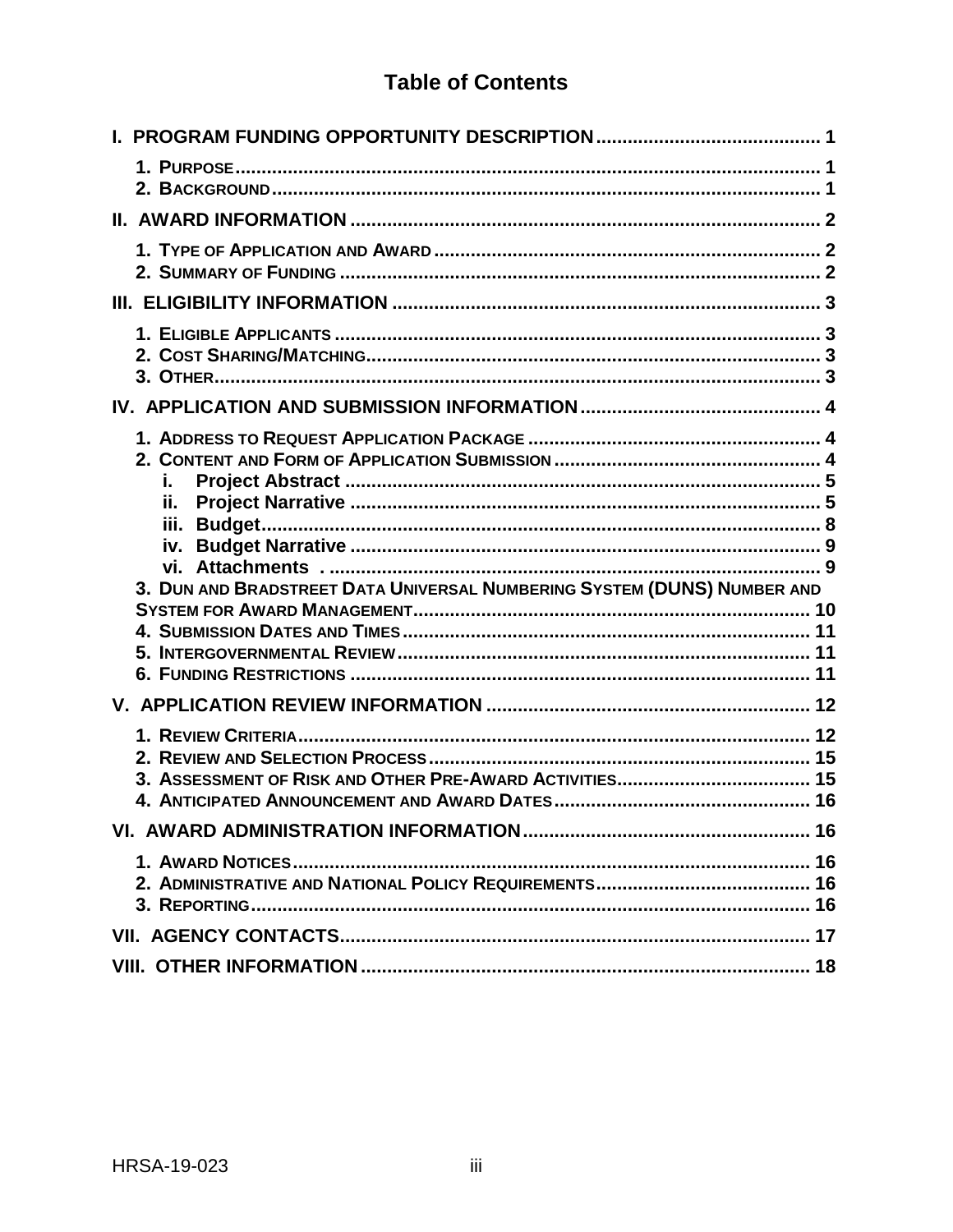## <span id="page-4-0"></span>**I. Program Funding Opportunity Description**

## <span id="page-4-1"></span>**1. Purpose**

This notice announces the opportunity to apply for funding under the Rural Veterans Health Access Program (RVHAP). The purpose of this cooperative agreement is to provide funding to states to work with providers and other partners to improve access to needed health care services and to improve the coordination of care for veterans living in rural areas. Award recipients can implement a variety of strategies to improve the capacity of critical access hospitals (CAHs) and other rural health care organizations to provide services that meet the needs of veterans living in rural areas. Award recipients can also assist providers in making connections to the Department of Veterans Affairs (VA) system to coordinate care for rural veterans using community health care providers as well as the VA system.

## <span id="page-4-2"></span>**2. Background**

This program is authorized by Title XVIII, Section 1820(g)(6) of the Social Security Act (42 U.S.C. 1395i-4).

A disproportionate share of veterans are living in rural America. According to the [National Center for Veterans Analysis and Statistics](https://www.va.gov/vetdata/veteran_population.asp) and the [Veterans Health](https://www.ruralhealth.va.gov/aboutus/ruralvets.asp)  Administration - [Office of Rural Health](https://www.ruralhealth.va.gov/aboutus/ruralvets.asp) (VHA-ORH) there are 4.7 million veterans living in rural areas, with 2.8 million enrolled in the VA health care system. Veterans face the same challenges of any rural resident, which include limited broadband, greater geographic distances to travel for care, and fewer options for care, particularly specialty care. Veterans also face challenges in care coordination if they are accessing care in multiple locations from multiple health care systems (e.g., through the VA system and through community providers).

The Health Resources and Services Administration's (HRSA) Federal Office of Rural Health Policy is collaborating with the VHA-ORH's [Veterans Rural Health Resource](https://www.ruralhealth.va.gov/aboutus/vrhrc.asp)  [Centers](https://www.ruralhealth.va.gov/aboutus/vrhrc.asp) (VRHRCs) to achieve the goals of this project and strengthen the partnership between CAHs, other rural health providers, and the VA system.

VRHRCs are the VHA-ORH's field-based satellite offices, which serve as hubs of rural health care. Pursuant to [38 USC § 7308](http://uscode.house.gov/view.xhtml?req=granuleid%3AUSC-prelim-title38-chapter73&edition=prelim) VRHRCs' mission is to:

- Improve understanding of the challenges faced by veterans living in rural areas
- Identify disparities in the availability of health care to veterans living in rural areas
- Formulate practices or programs to enhance the delivery of health care to veterans living in rural areas
- Develop special practices and products for the benefit of veterans living in rural areas and for implementation of such practices and products in the VA systemwide

The VRHRCs are located within the VA medical centers in Iowa City, Iowa; Salt Lake City, Utah; and White River Junction, Vermont. VRHRCs conduct rural focused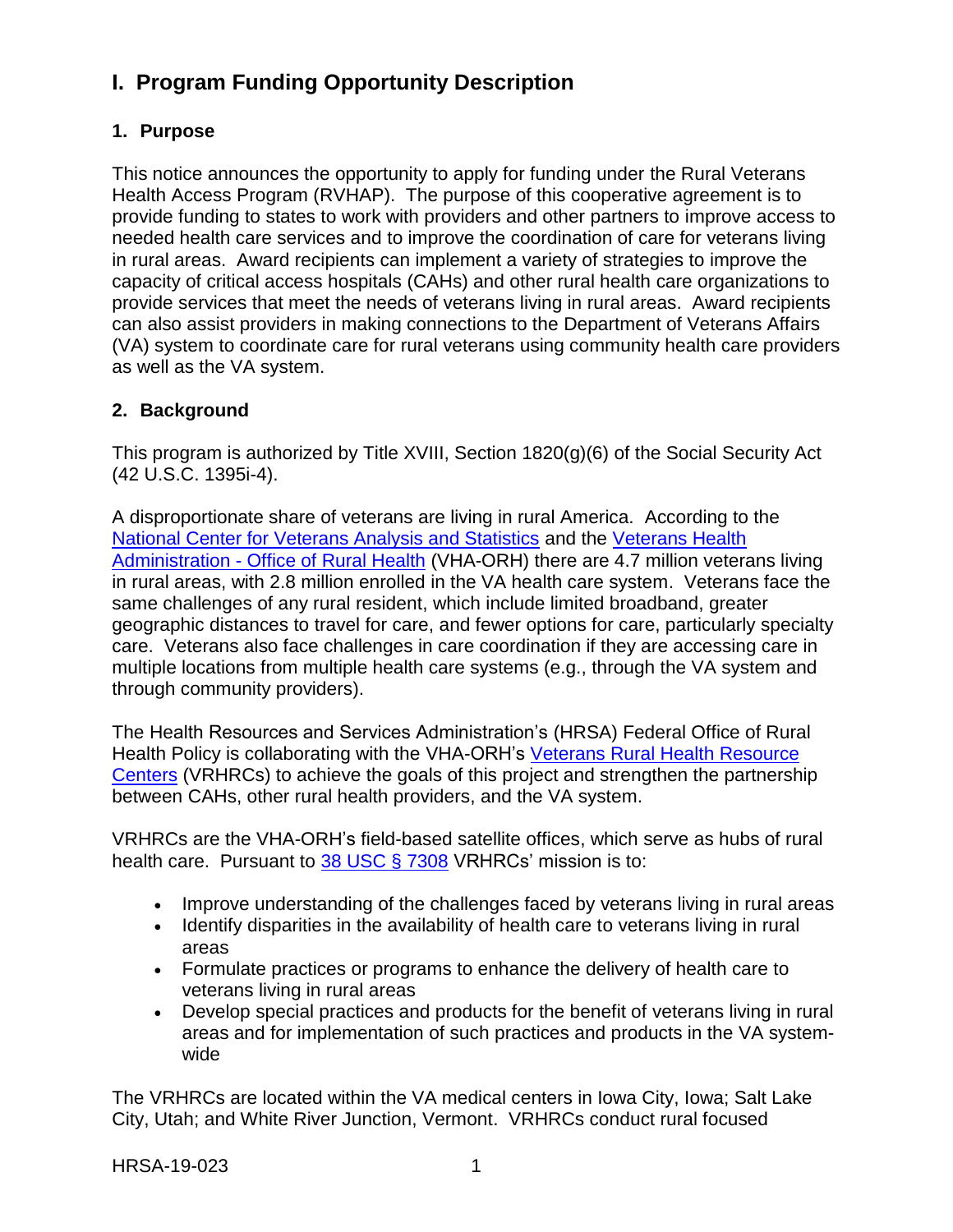research, develop and pilot test innovations in the delivery of care and services to rural veterans, disseminate VHA-ORH Rural Promising Practices through mentored implementation, and provide technical assistance and program consultation on programs, pilots, projects and issues affecting rural veterans to internal and external stakeholders.

## <span id="page-5-0"></span>**II. Award Information**

### <span id="page-5-1"></span>**1. Type of Application and Award**

Type of applications sought: New

HRSA will provide funding in the form of a cooperative agreement. A cooperative agreement is a financial assistance mechanism where substantial involvement is anticipated between HRSA and the recipient during performance of the contemplated project.

## **HRSA Program involvement will include**:

- Advising on performance measures to ensure HRSA can capture any cross cutting outcomes among the award recipients.
- Facilitating partnerships with the VHA-ORH.
- Facilitating sharing of best practices and resources to other relevant stakeholders.

### **The cooperative agreement recipient's responsibilities will include:**

- Collaborating with HRSA and the VHA-ORH (including the VRHRCs) in implementing the program objectives, measuring program progress, and assessing program effectiveness.
- Executing the activities to meet the goals of this project, in conjunction with ongoing discussions and input from HRSA.
- Engaging with providers and stakeholders within your state to increase access to care and coordination of care for rural veterans.
- Sharing best practices and resources developed to benefit interested stakeholders.

## <span id="page-5-2"></span>**2. Summary of Funding**

HRSA expects approximately \$900,000 to be available annually to fund three recipients. You may apply for a ceiling amount of up to \$300,000 total cost (includes both direct and indirect, facilities and administrative costs) per year. The period of performance is August 1, 2019 through July 31, 2022 (3 years). Funding beyond the first year is subject to the availability of appropriated funds for RVHAP in subsequent fiscal years, satisfactory recipient performance, and a decision that continued funding is in the best interest of the Federal Government.

All HRSA awards are subject to the Uniform Administrative Requirements, Cost Principles and Audit Requirements at [45 CFR part 75.](http://www.ecfr.gov/cgi-bin/retrieveECFR?gp=1&SID=4d52364ec83fab994c665943dadf9cf7&ty=HTML&h=L&r=PART&n=pt45.1.75)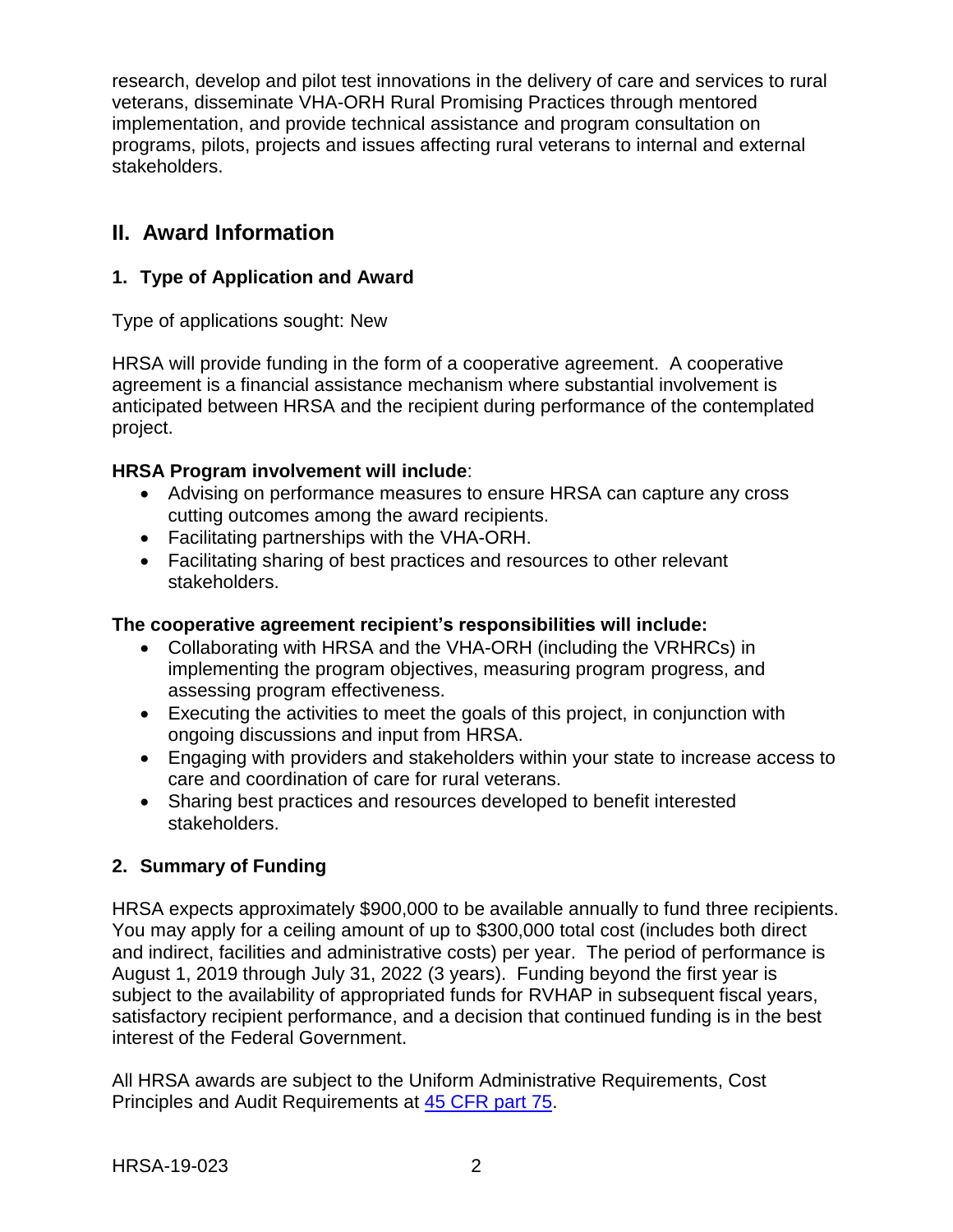#### **Limitations on indirect cost rates**

Authorizing legislation (Title XVIII, §1820(g)(4) of the Social Security Act (42 U.S.C. 1395i-4), as amended) limits indirect costs under this program. Indirect costs will be budgeted and reimbursed at the lesser of 15 percent of total direct costs or the applicant's negotiated Indirect Cost Rate Agreement (ICRA). The 15 percent limit comes to approximately 13.04 percent of the Total Project Costs, inclusive of direct and indirect costs. This limitation on indirect cost rates is a requirement of this federal award and, as required in [45 CFR § 75.351-353,](https://www.ecfr.gov/cgi-bin/retrieveECFR?gp=1&SID=4d52364ec83fab994c665943dadf9cf7&ty=HTML&h=L&r=PART&n=pt45.1.75#sg45.1.75_1344_675_1350.sg4) the limitation includes subrecipients.

All HRSA awards are subject to the Uniform Administrative Requirements, Cost Principles and Audit Requirements at [45 CFR part 75.](http://www.ecfr.gov/cgi-bin/retrieveECFR?gp=1&SID=4d52364ec83fab994c665943dadf9cf7&ty=HTML&h=L&r=PART&n=pt45.1.75)

## <span id="page-6-1"></span>**III. Eligibility Information**

## <span id="page-6-0"></span>**1. Eligible Applicants**

Only states (current Medicare Rural Hospital Flexibility Program award recipients in states with certified critical access hospitals) are eligible to apply for funding under this notice. HRSA will accept only one application from each state. The Governor designates the eligible applicant from each state.

### <span id="page-6-2"></span>**2. Cost Sharing/Matching**

Cost sharing/matching is not required for this program.

### <span id="page-6-3"></span>**3. Other**

HRSA will consider any application that exceeds the ceiling amount non-responsive and will not consider it for funding under this notice.

HRSA will consider any application that fails to satisfy the deadline requirements referenced in *Section IV.4* non-responsive and will not consider it for funding under this notice.

NOTE: Multiple applications from an organization are not allowable.

If for any reason (including submitting to the wrong funding opportunity number or making corrections/updates) an application is submitted more than once prior to the application due date, HRSA will only accept your **last** validated electronic submission, under the correct funding opportunity number, prior to the Grants.gov application due date as the final and only acceptable application.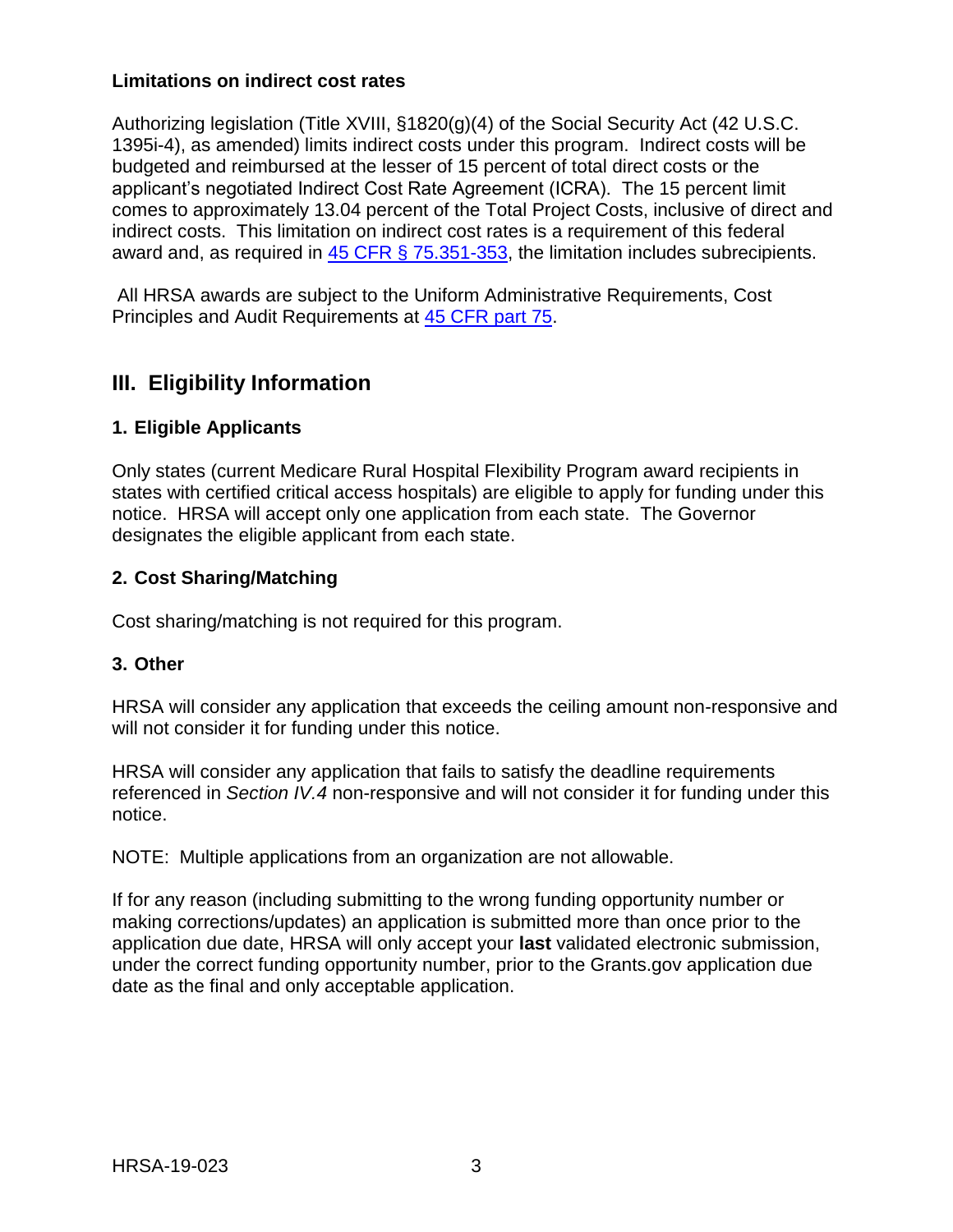## <span id="page-7-0"></span>**IV. Application and Submission Information**

### <span id="page-7-1"></span>**1. Address to Request Application Package**

HRSA *requires* you to apply electronically. HRSA encourages you to apply through [Grants.gov](https://www.grants.gov/) using the SF-424 workspace application package associated with this NOFO following the directions provided at [http://www.grants.gov/applicants/apply-for](http://www.grants.gov/applicants/apply-for-grants.html)[grants.html](http://www.grants.gov/applicants/apply-for-grants.html).

If you're reading this notice of funding opportunity (NOFO) (also known as "Instructions" on Grants.gov) and reviewing or preparing the workspace application package, you will automatically be notified in the event HRSA changes and/or republishes the NOFO on Grants.gov before its closing date. Responding to an earlier version of a modified notice may result in a less competitive or ineligible application. *Please note you are ultimately responsible for reviewing the [For Applicants](https://www.grants.gov/web/grants/applicants.html) page for all information relevant to desired opportunities.*

#### <span id="page-7-2"></span>**2. Content and Form of Application Submission**

Section 4 of HRSA's *SF-424 [Application Guide](http://www.hrsa.gov/grants/apply/applicationguide/sf424guide.pdf)* provides instructions for the budget, budget narrative, staffing plan and personnel requirements, assurances, certifications, and abstract. You must submit the information outlined in the Application Guide in addition to the program-specific information below. You are responsible for reading and complying with the instructions included in HRSA's *SF-424 [Application Guide](http://www.hrsa.gov/grants/apply/applicationguide/sf424guide.pdf)* except where instructed in the NOFO to do otherwise. You must submit the application in the English language and in the terms of U.S. dollars (45 CFR § 75.111(a)).

See Section 8.5 of the *Application Guide* for the Application Completeness Checklist.

#### **Application Page Limit**

The total size of all uploaded files may not exceed the equivalent of **30 pages** when printed by HRSA. The page limit includes the abstract, project and budget narratives, attachments, and letters of commitment and support required in the *Application Guide* and this NOFO. Standard OMB-approved forms that are included in the workspace application package do not count in the page limit. Indirect Cost Rate Agreement and proof of non-profit status (if applicable) do not count in the page limit. **We strongly urge you to take appropriate measures to ensure your application does not exceed the specified page limit.**

**Applications must be complete, within the specified page limit, and validated by Grants.gov under the correct funding opportunity number prior to the deadline to be considered under this notice.**

#### **Debarment, Suspension, Ineligibility, and Voluntary Exclusion Certification**

1) The prospective recipient certifies, by submission of this proposal, that neither it nor its principals is presently debarred, suspended, proposed for debarment, declared ineligible, or voluntarily excluded from participation in this transaction by any federal department or agency.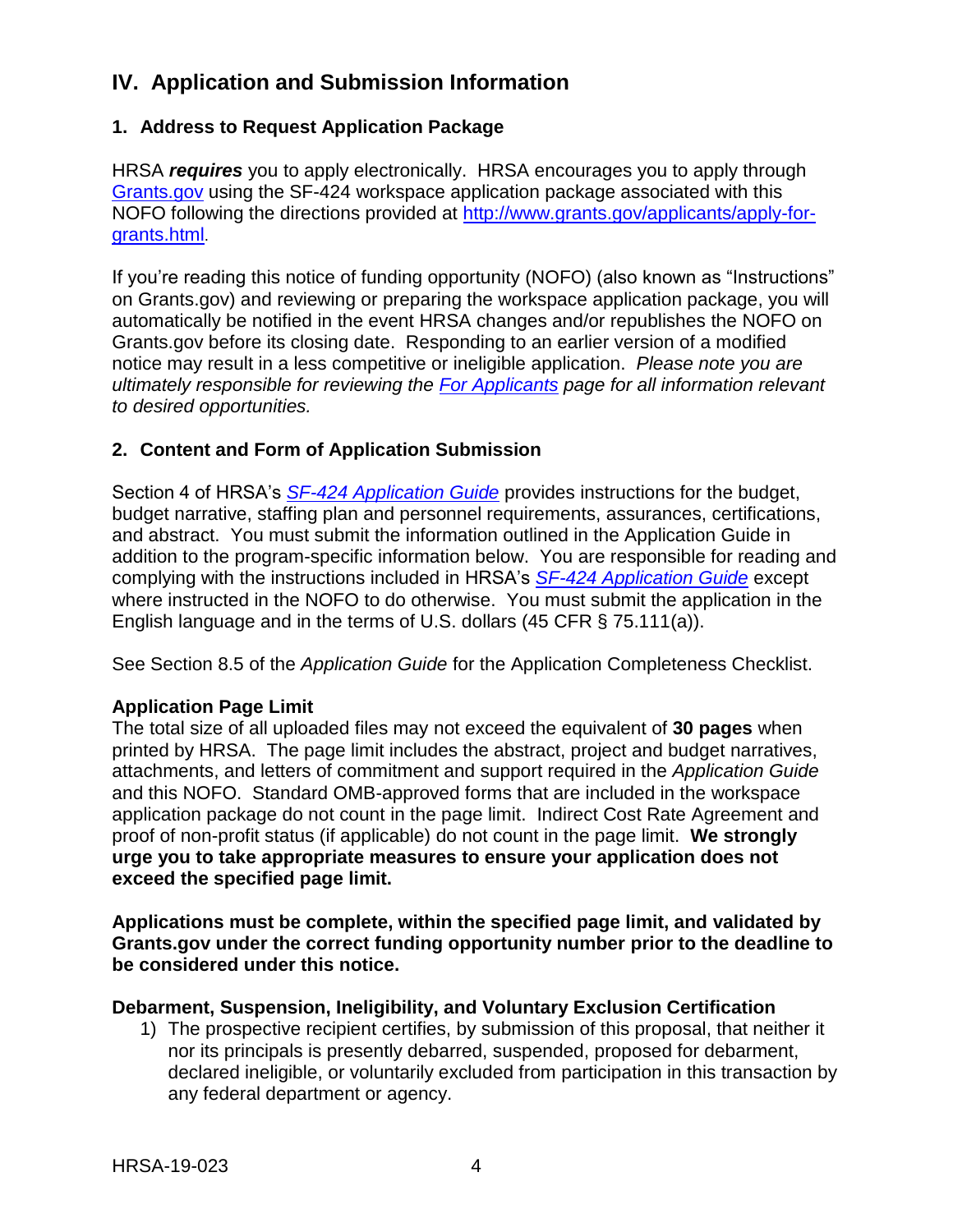- 2) Failure to make required disclosures can result in any of the remedies described in 45 CFR § 75.371, including suspension or debarment. (See also 2 CFR parts 180 and 376, and 31 U.S.C. 3321).
- 3) Where the prospective recipient is unable to attest to the statements in this certification, an explanation shall be included in **Attachment #7: Other Relevant Documents**.

See Section 4.1 viii of HRSA's *SF-424 [Application Guide](http://www.hrsa.gov/grants/apply/applicationguide/sf424guide.pdf)* for additional information on all certifications.

#### **Program-Specific Instructions**

In addition to application requirements and instructions in Section 4 of HRSA's *[SF-424](http://www.hrsa.gov/grants/apply/applicationguide/sf424guide.pdf) [Application Guide](http://www.hrsa.gov/grants/apply/applicationguide/sf424guide.pdf)* (including the budget, budget narrative, staffing plan and personnel requirements, assurances, certifications, and abstract), include the following:

#### <span id="page-8-0"></span>*i. Project Abstract*

See Section 4.1.ix of HRSA's *SF-424 [Application Guide.](http://www.hrsa.gov/grants/apply/applicationguide/sf424guide.pdf)*

#### <span id="page-8-1"></span>*ii. Project Narrative*

This section provides a comprehensive framework and description of all aspects of the proposed project. It should be succinct, self-explanatory, consistent with forms and attachments, and well organized so that reviewers can understand the proposed project.

Successful applications will contain the information below. Please use the following section headers for the narrative:

- *INTRODUCTION -- Corresponds to Section V's Review Criterion (1) Need* Briefly describe the purpose of your proposed project.
- *NEEDS ASSESSMENT -- Corresponds to Section V's Review Criterion (1) Need* The purpose of this section is to outline the health care gaps for rural veterans within your state.
	- $\triangleright$  Describe the rural veteran population in your state, referencing any data sets, for example:

[https://www.va.gov/vetdata/docs/Maps/VetPop16\\_PopStateFY17.pdf.](https://www.va.gov/vetdata/docs/Maps/VetPop16_PopStateFY17.pdf)

- $\triangleright$  Discuss the demographics of the rural veteran population in your state, including age and gender.
- $\triangleright$  Discuss existing resources to assist veterans to receive mental health care, crisis intervention, care for post-traumatic stress disorder (PTSD) or other health care services deemed necessary with in their rural communities, where applicable.
- $\triangleright$  Describe any existing efforts to coordinate care for veterans receiving care from community providers and providers in the VA system, where applicable.
- $\triangleright$  Discuss gaps in rural veterans' ability to receive care within their own communities and describe how this project will complement but not supplant existing programs, where applicable.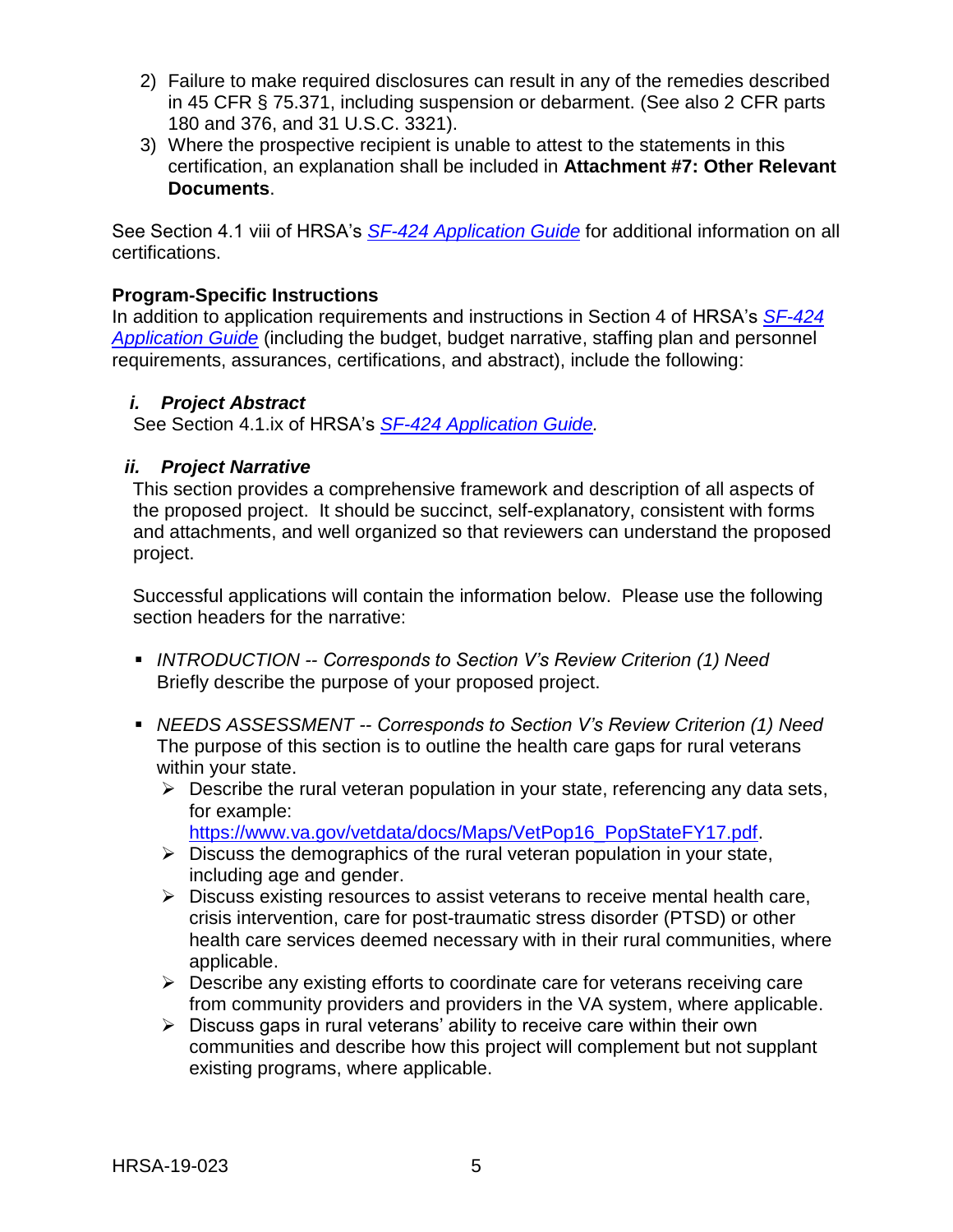*METHODOLOGY -- Corresponds to Section V's Review Criteria (2) Response and (4) Impact*

This section should outline your approach as the award recipient to work with providers and partners in addressing the gaps indicated above to improve access to care and needed services for veterans and care coordination for veterans receiving care from multiple systems.

- $\triangleright$  Discuss the methods you will employ to improve health care for rural veterans by targeting at least one of these three objectives:
	- 1. Increasing care coordination for veterans seeking care both at the VA system and from other community providers, including through the VA [Community Care](https://www.va.gov/communitycare/) program.
	- 2. Increasing access to mental health services, substance use disorder services, or other health care services deemed necessary to meet the needs of veterans living in rural areas.
	- 3. Increasing access to crisis intervention services and the detection of PTSD, traumatic brain injury, and other signature injuries for veterans in rural areas and for referral of such veterans to medical facilities operated by the VA.

Solutions can include education, resource development, regional approaches, networks, health information technology, telehealth or telemedicine. If any networks are developed, they must include CAHS, and may include providers within the VA system, other rural hospitals, rural health clinics, Federally Qualified Health Centers (FQHCs), home health agencies, community mental health centers and other providers of mental health services, pharmacists, social service providers, local government, or other providers deemed necessary to meet the needs of veterans. For any projects involving telehealth, you can find information on the Telehealth Resource Centers and other telehealth resources at **HRSA** [Telehealth Programs.](https://www.hrsa.gov/rural-health/telehealth/index.html)

Engaging with the VA is a focus of the project. Include the letter acknowledging support from a VRHRC as **Attachment #4**. To facilitate state partnerships with the VA, discuss how you will consult or collaborate with one of the three [VRHRCs](https://www.ruralhealth.va.gov/aboutus/vrhrc.asp) (listed below) on activities to ensure that these funds complement existing VHA-ORH work and improve the health for veterans in rural areas. In addition to the focus areas below, the VRHRCs also assist with navigating partnership with the VA system.

- White River Junction: research and care coordination
- **I** lowa City: health information exchange, opioids, telehealth, and FQHC pilots
- **Salt Lake City: geriatric care, Native American veterans, and** telehealth
- $\triangleright$  Discuss how you have engaged providers and partners in the development of your proposal and how they will be a part of the project implementation.
- $\triangleright$  Discuss how you will get input from key stakeholders, including rural veterans during the project planning and implementation.
- $\triangleright$  Describe how you will share best practices implemented or resources developed during your project so that they will benefit interested stakeholders.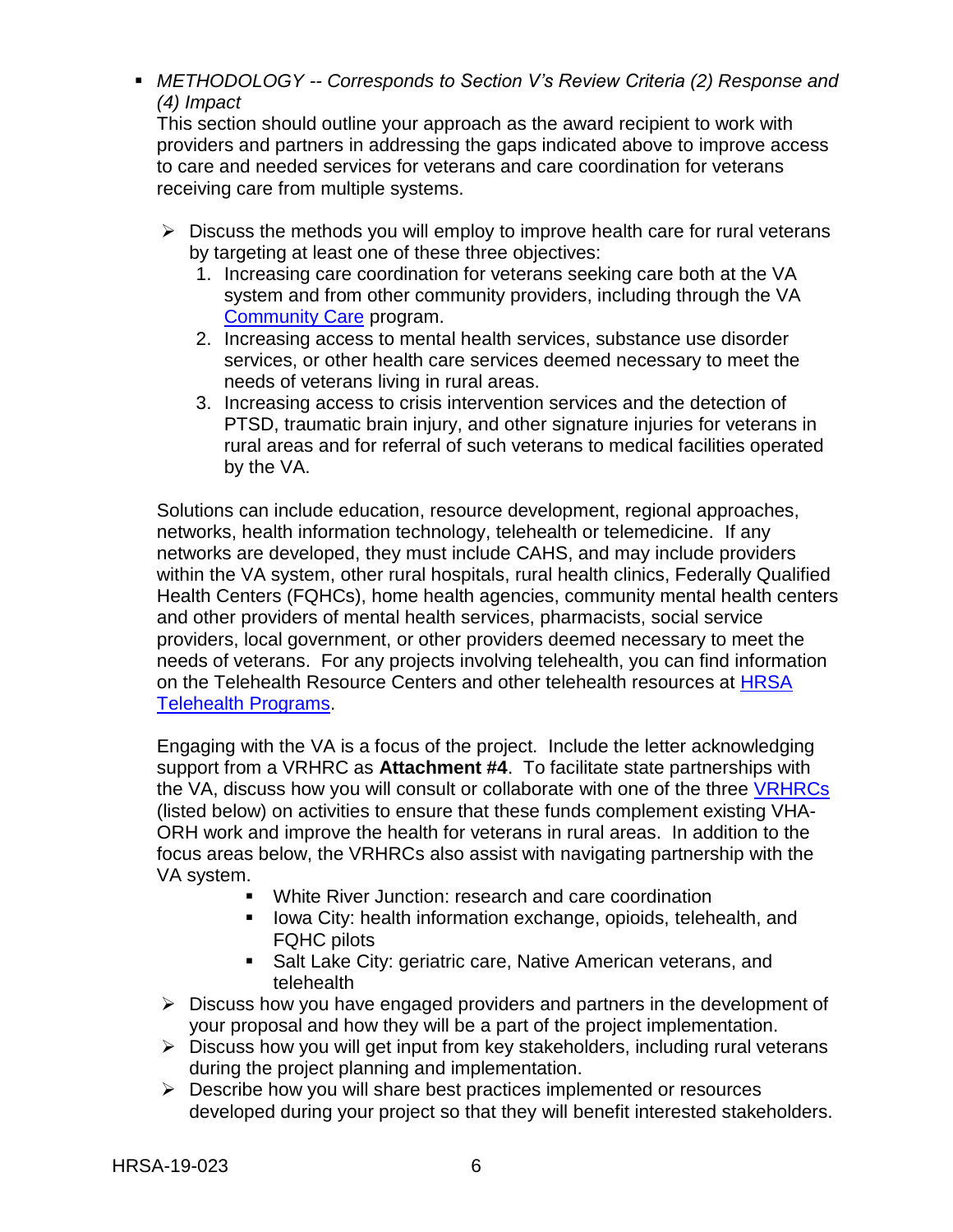- $\triangleright$  Propose a plan for project sustainability after the period of federal funding ends. HRSA expects recipients to sustain key elements of their projects, e.g., strategies or services and interventions, which have been effective in improving practices and those that have led to improved outcomes for the target population.
- *WORK PLAN -- Corresponds to Section V's Review Criterion (2) Response*  The work plan provides a succinct overview of the project's goals, objectives, activities and projected outcomes in table format. The work plan must include each activity, responsible staff, partners or contractors, timeframe for completing the activity, progress or process measures, and the intended outcome.
- *RESOLUTION OF CHALLENGES -- Corresponds to Section V's Review Criterion (2) Response*
	- $\triangleright$  Discuss challenges that you are likely to encounter in implementing your project and approaches that you will use to resolve such challenges.
- *EVALUATION AND TECHNICAL SUPPORT CAPACITY -- Corresponds to Section V's Review Criterion (3) Evaluative Measures*
	- $\triangleright$  Describe the plan for monitoring the progress of the program and strategies that will contribute to continuous quality improvement.
	- Describe your capacity to work with HRSA and the VHA-ORH to adjust measures, collect data and demonstrate the impact of the program.
- *ORGANIZATIONAL INFORMATION -- Corresponds to Section V's Review Criterion (5) Resources and Capabilities*
	- $\triangleright$  Succinctly describe your organization's current mission and structure, scope of current activities, and provide an organizational chart (include as **Attachment #6**). Describe how these elements contribute to your organization's ability to conduct the program requirements and meet program expectations.
	- Include a staffing plan and job descriptions for key personnel as **Attachment #2**. Include biographical sketches for all key personnel as **Attachment #3**.
	- $\triangleright$  Discuss any sub-contracts that you will use to achieve project goals and describe your oversight role.
	- $\triangleright$  Discuss the capability of your organization to follow the approved plan, as outlined in the application, properly account for the federal funds, and document all costs to avoid audit findings.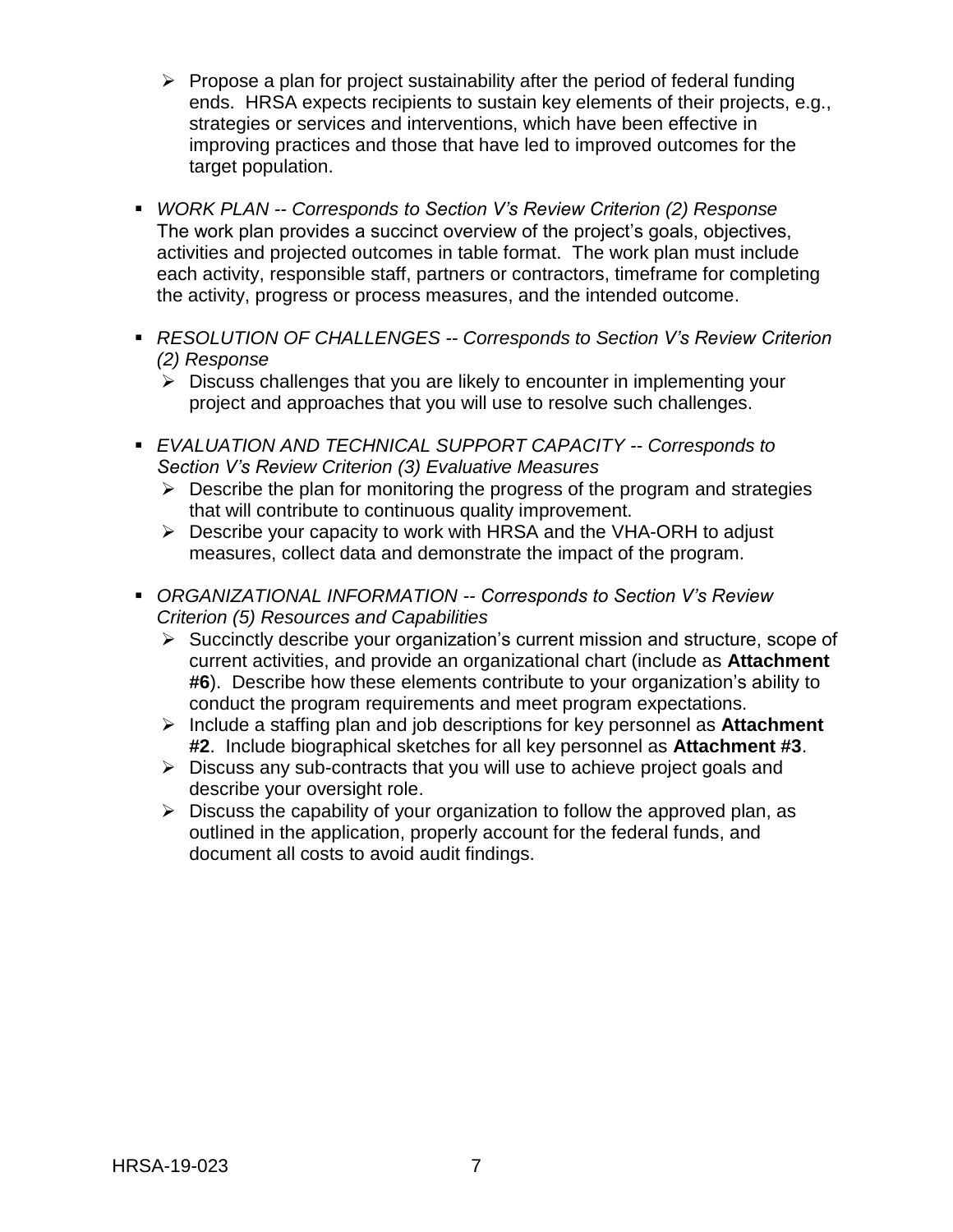## **NARRATIVE GUIDANCE**

To ensure that you fully address the review criteria, this table provides a crosswalk between the narrative language and where each section falls within the review criteria.

| <b>Narrative Section</b>                            | <b>Review Criteria</b>                                                                                                                                                   |
|-----------------------------------------------------|--------------------------------------------------------------------------------------------------------------------------------------------------------------------------|
|                                                     |                                                                                                                                                                          |
| Introduction                                        | $(1)$ Need                                                                                                                                                               |
| <b>Needs Assessment</b>                             | (1) Need                                                                                                                                                                 |
| Methodology                                         | (2) Response and (4) Impact                                                                                                                                              |
| Work Plan                                           | (2) Response                                                                                                                                                             |
| <b>Resolution of Challenges</b>                     | (2) Response                                                                                                                                                             |
| <b>Evaluation and Technical Support</b><br>Capacity | (3) Evaluative Measures                                                                                                                                                  |
| Organizational Information                          | (5) Resources/Capabilities                                                                                                                                               |
| <b>Budget and Budget Narrative</b><br>(below)       | (6) Support Requested – the budget section<br>should include sufficient justification to allow<br>reviewers to determine the reasonableness<br>of the support requested. |

#### <span id="page-11-0"></span>*iii. Budget*

See Section 4.1.iv of HRSA's *SF-424 [Application Guide.](http://www.hrsa.gov/grants/apply/applicationguide/sf424guide.pdf)* Please note: the directions offered in the SF-424 Application Guide may differ from those offered by Grants.gov. Follow the instructions included in the Application Guide and the additional budget instructions provided below. A budget that follows the Application Guide will ensure that, if HRSA selects the application for funding, you will have a well-organized plan and by carefully following the approved plan can avoid audit issues during the implementation phase.

**Reminder:** The Total Project or Program Costs are the total allowable costs (inclusive of direct **and** indirect costs) incurred by the recipient to carry out a HRSAsupported project or activity. Total project or program costs include costs charged to the award and costs borne by the recipient to satisfy a matching or cost-sharing requirement, as applicable.

The Department of Defense and Labor, Health and Human Services, and Education Appropriations Act, 2019 and Continuing Appropriations Act, 2019 (P.L. 115-245), Division B, § 202 states, "None of the funds appropriated in this title shall be used to pay the salary of an individual, through a grant or other extramural mechanism, at a rate in excess of Executive Level II." See Section 4.1.iv Budget – Salary Limitation of HRSA's *SF-424 [Application Guide](http://www.hrsa.gov/grants/apply/applicationguide/sf424guide.pdf)* for additional information. Note that these or other salary limitations may apply in the following FY, as required by law.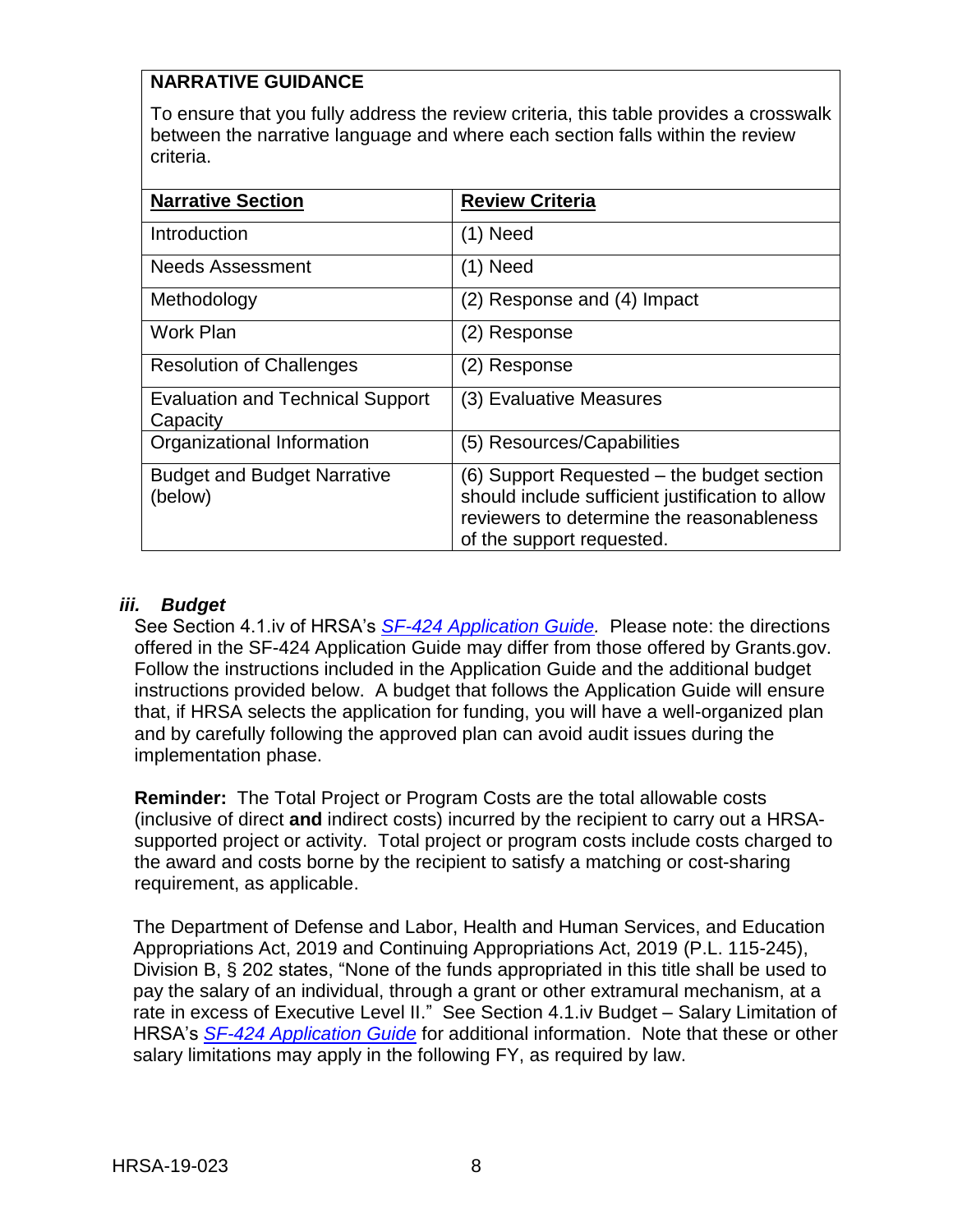#### **Limitations on indirect cost rates**

Authorizing legislation (Title XVIII, §1820(g)(4) of the Social Security Act (42 U.S.C. 1395i-4), as amended) limits indirect costs under this program. Indirect costs will be budgeted and reimbursed at the lesser of 15 percent of total direct costs or the applicant's negotiated Indirect Cost Rate Agreement (ICRA). The 15 percent limit comes to approximately 13.04 percent of the Total Project Costs, inclusive of direct and indirect costs. This limitation on indirect cost rates is a requirement of this federal award and, as required in [45 CFR § 75.351-353,](https://www.ecfr.gov/cgi-bin/retrieveECFR?gp=1&SID=4d52364ec83fab994c665943dadf9cf7&ty=HTML&h=L&r=PART&n=pt45.1.75#sg45.1.75_1344_675_1350.sg4) the limitation includes subrecipients.

#### <span id="page-12-0"></span>*iv. Budget Narrative*

See Section 4.1.v. of HRSA's *SF-424 [Application Guide.](http://www.hrsa.gov/grants/apply/applicationguide/sf424guide.pdf)*

#### <span id="page-12-1"></span>*v. Attachments*

Provide the following items in the order specified below to complete the content of the application. **Unless otherwise noted, attachments count toward the application page limit.** Indirect cost rate agreements and proof of non-profit status (if applicable) will not count toward the page limit. You must clearly label **each attachment**.

#### *Attachment 1: Work Plan*

Attach the work plan for the project that includes all information detailed in Section IV.ii. Project Narrative. If you will make subawards or expend funds on contracts, describe how your organization will ensure proper documentation of funds.

#### *Attachment 2: Staffing Plan and Job Descriptions for Key Personnel (see Section 4.1. of* HRSA's *SF-424 [Application Guide\)](http://www.hrsa.gov/grants/apply/applicationguide/sf424guide.pdf)*

Keep each job description to one page in length as much as is possible. Include the role, responsibilities, and qualifications of proposed project staff. Also, please include a description of your organization's timekeeping process to ensure that you will comply with the federal standards related to documenting personnel costs.

#### *Attachment 3: Biographical Sketches of Key Personnel*

Include biographical sketches for persons occupying the key positions described in **Attachment #2**, not to exceed two pages in length per person. In the event that a biographical sketch is included for an identified individual not yet hired, include a letter of commitment from that person with the biographical sketch.

*Attachment 4:* VHA-ORH VRHRC Letter of Support Provide a letter of support from a VHA-ORH VRHRC.

#### *Attachment 5: Letters of Agreement, Memoranda of Understanding, and/or Description(s) of Proposed/Existing Contracts (project-specific)*

Provide any documents that describe working relationships between your organization and other entities and programs cited in the proposal. Documents that confirm actual or pending contractual or other agreements should clearly describe the roles of the contractors and any deliverable. Make sure any letters of agreement are signed and dated.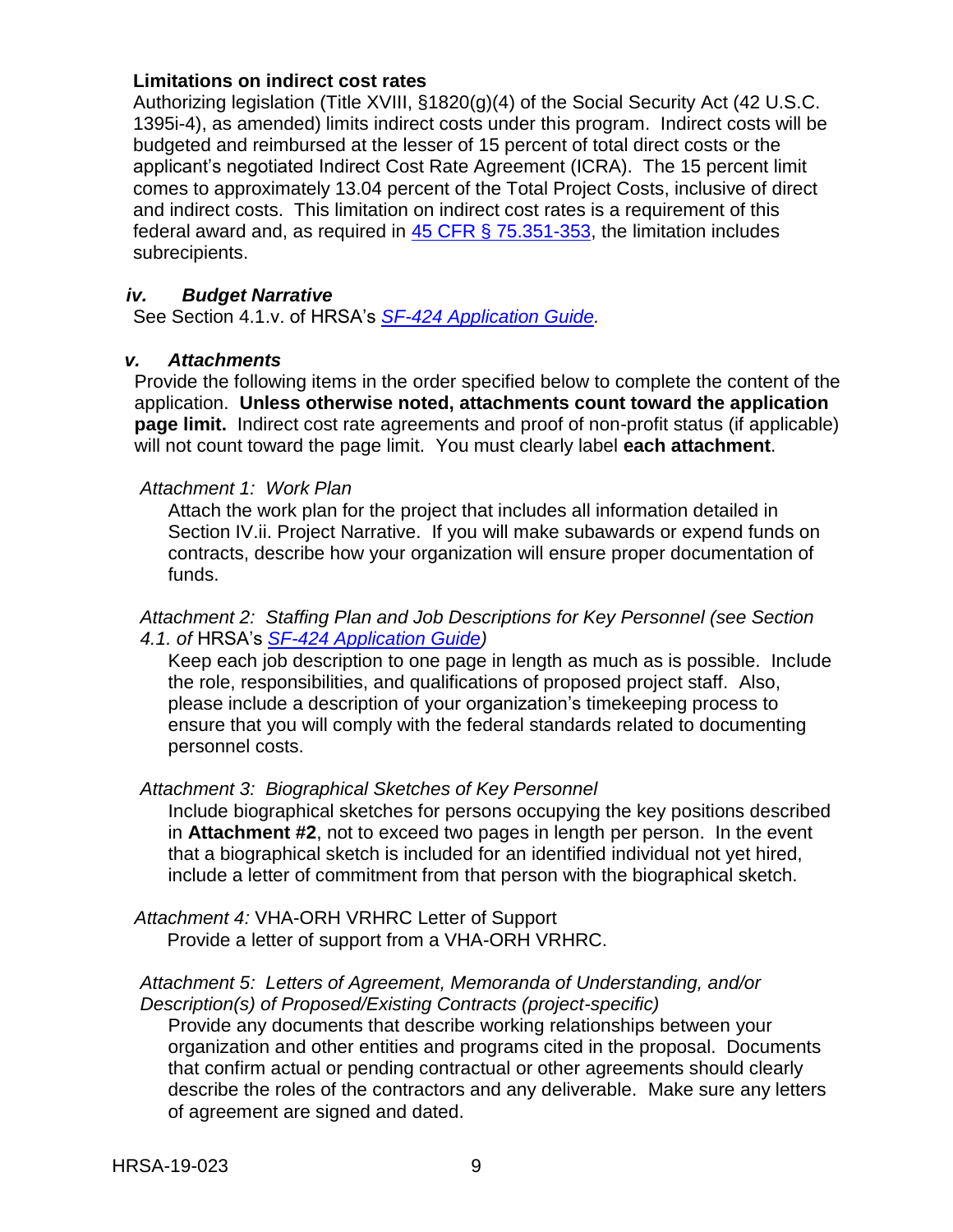#### *Attachment 6: Project Organizational Chart*

Provide a one-page figure that depicts the organizational structure of the project.

#### *Attachments 7 – 15: Other Relevant Documents*

Include here any other documents that are relevant to the application, including tables, charts or letters of support. Letters of support must be dated and specifically indicate a commitment to the project/program (in-kind services, dollars, staff, space, equipment, etc.).

#### <span id="page-13-0"></span>**3. Dun and Bradstreet Data Universal Numbering System (DUNS) Number and System for Award Management**

You must obtain a valid DUNS number, also known as the Unique Entity Identifier, for your organization/agency and provide that number in the application. You must also register with the System for Award Management (SAM) and continue to maintain active SAM registration with current information at all times during which you have an active federal award or an application or plan under consideration by an agency (unless the applicant is an individual or federal agency that is exempted from those requirements under 2 CFR § 25.110(b) or (c), or has an exception approved by the agency under 2 CFR § 25.110(d))**.**

HRSA may not make an award to an applicant until the applicant has complied with all applicable DUNS and SAM requirements and, if an applicant has not fully complied with the requirements by the time HRSA is ready to make an award, HRSA may determine that the applicant is not qualified to receive an award and use that determination as the basis for making an award to another applicant.

If you have already completed Grants.gov registration for HRSA or another federal agency, confirm that the registration is still active and that the Authorized Organization Representative (AOR) has been approved.

The Grants.gov registration process requires information in three separate systems:

- Dun and Bradstreet [\(http://www.dnb.com/duns-number.html\)](http://www.dnb.com/duns-number.html)
- System for Award Management (SAM) [\(https://www.sam.gov\)](https://www.sam.gov/)
- Grants.gov [\(http://www.grants.gov/\)](http://www.grants.gov/)

For further details, see Section 3.1 of HRSA's *SF-424 [Application Guide.](http://www.hrsa.gov/grants/apply/applicationguide/sf424guide.pdf)*

**UPDATED [SAM.GOV](http://sam.gov/) ALERT:** For your SAM.gov registration, you must submit a [notarized letter](https://www.fsd.gov/fsd-gov/answer.do?sysparm_kbid=d2e67885db0d5f00b3257d321f96194b&sysparm_search=kb0013183) appointing the authorized Entity Administrator. The review process changed for the Federal Assistance community on June 11, 2018. Read the [updated](https://www.gsa.gov/about-us/organization/federal-acquisition-service/office-of-systems-management/integrated-award-environment-iae/sam-update)  [FAQs](https://www.gsa.gov/about-us/organization/federal-acquisition-service/office-of-systems-management/integrated-award-environment-iae/sam-update) to learn more.

[SAM.gov](https://sam.gov/portal/SAM/) is experiencing high volume and delays. If you have tried to create or update your SAM.gov registration but have not been able to complete the process, you may not be able to apply for a HRSA funding opportunity via Grants.gov in a timely manner prior to the application deadline. If so, please email [DGPwaivers@hrsa.gov,](mailto:DGPwaivers@hrsa.gov) per the instructions in Section 3.6 of your HRSA Application Guide.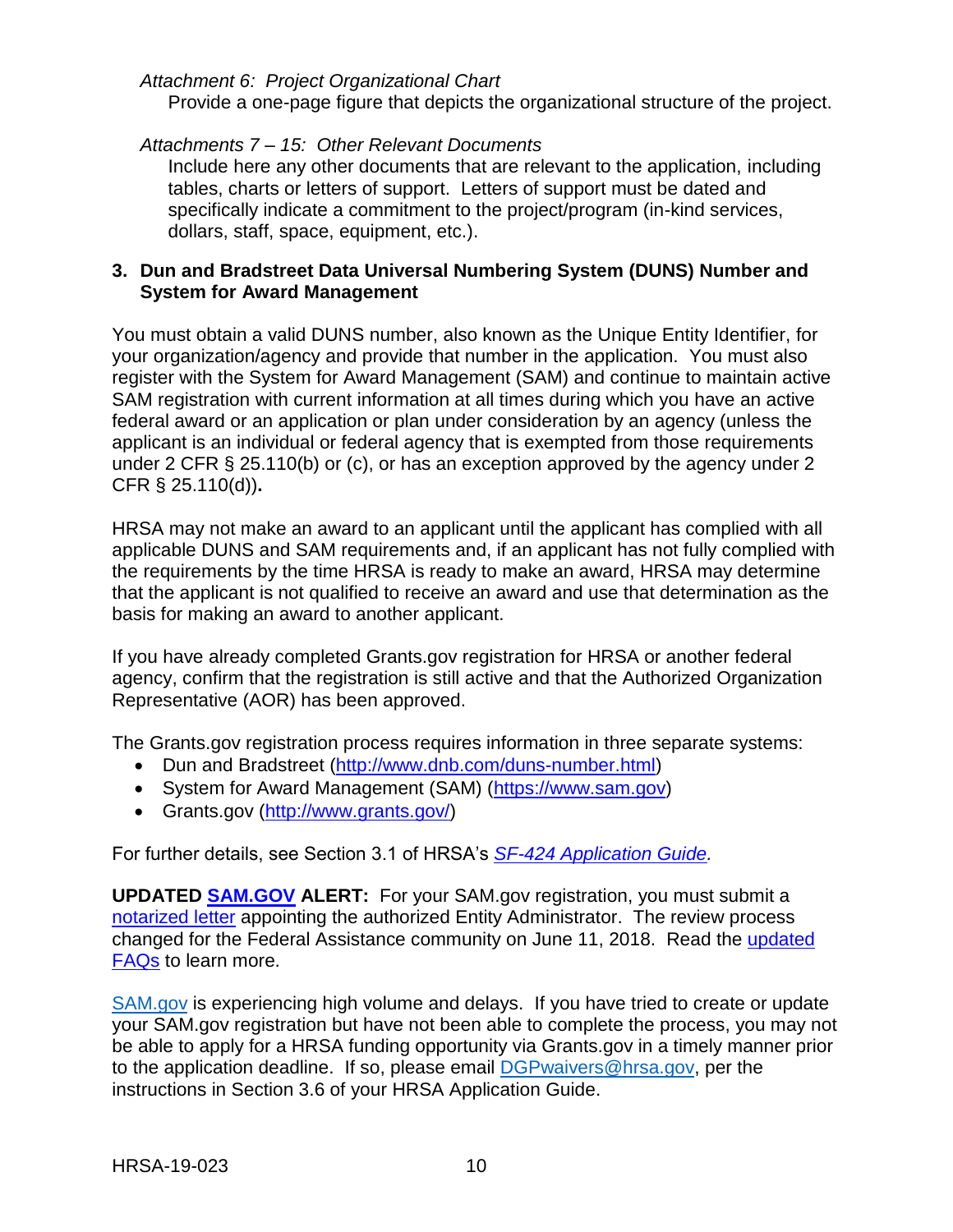**If you fail to allow ample time to complete registration with SAM or Grants.gov, you will not be eligible for a deadline extension or waiver of the electronic submission requirement.**

#### <span id="page-14-0"></span>**4. Submission Dates and Times**

#### **Application Due Date**

The due date for applications under this NOFO is *February 12, 2019 at 11:59 p.m. Eastern Time*. HRSA suggests submitting applications to Grants.gov at least **3 days before the deadline** to allow for any unforeseen circumstances.

See Section 8.2.5 – Summary of emails from Grants.gov of HRSA's *[SF-424 Application](http://www.hrsa.gov/grants/apply/applicationguide/sf424guide.pdf)  [Guide](http://www.hrsa.gov/grants/apply/applicationguide/sf424guide.pdf)* for additional information.

#### <span id="page-14-1"></span>**5. Intergovernmental Review**

RVHAP is not a program subject to the provisions of Executive Order 12372, as implemented by 45 CFR part 100.

See Section 4.1 ii of HRSA's *SF-424 [Application Guide](http://www.hrsa.gov/grants/apply/applicationguide/sf424guide.pdf)* for additional information.

#### <span id="page-14-2"></span>**6. Funding Restrictions**

You may request funding for a period of performance of up to three years, at no more than \$300,000 per year (inclusive of direct **and** indirect costs). Awards to support projects beyond the first budget year will be contingent upon Congressional appropriation, satisfactory progress in meeting the project's objectives, and a determination that continued funding would be in the best interest of the Federal Government.

The General Provisions in Division B of the Department of Defense and Labor, Health and Human Services, and Education Appropriations Act, 2019 and Continuing Appropriations Act, 2019 (P.L. 115-245) apply to this program. Please see Section 4.1 of HRSA's *SF-424 [Application Guide](http://www.hrsa.gov/grants/apply/applicationguide/sf424guide.pdf)* for additional information. Note that these or other restrictions will apply in the following FY, as required by law.

You are required to have the necessary policies, procedures and financial controls in place to ensure that your organization complies with all legal requirements and restrictions applicable to the receipt of federal funding including statutory restrictions on use of funds for lobbying, executive salaries, gun control, abortion, etc. Like those for all other applicable grants requirements, the effectiveness of these policies, procedures and controls is subject to audit.

All program income generated as a result of awarded funds must be used for approved project-related activities. The program income alternative applied to the award(s) under the program will be the addition/additive alternative. You can find post-award requirements for program income at [45 CFR § 75.307.](https://www.ecfr.gov/cgi-bin/retrieveECFR?gp=1&SID=4d52364ec83fab994c665943dadf9cf7&ty=HTML&h=L&r=PART&n=pt45.1.75)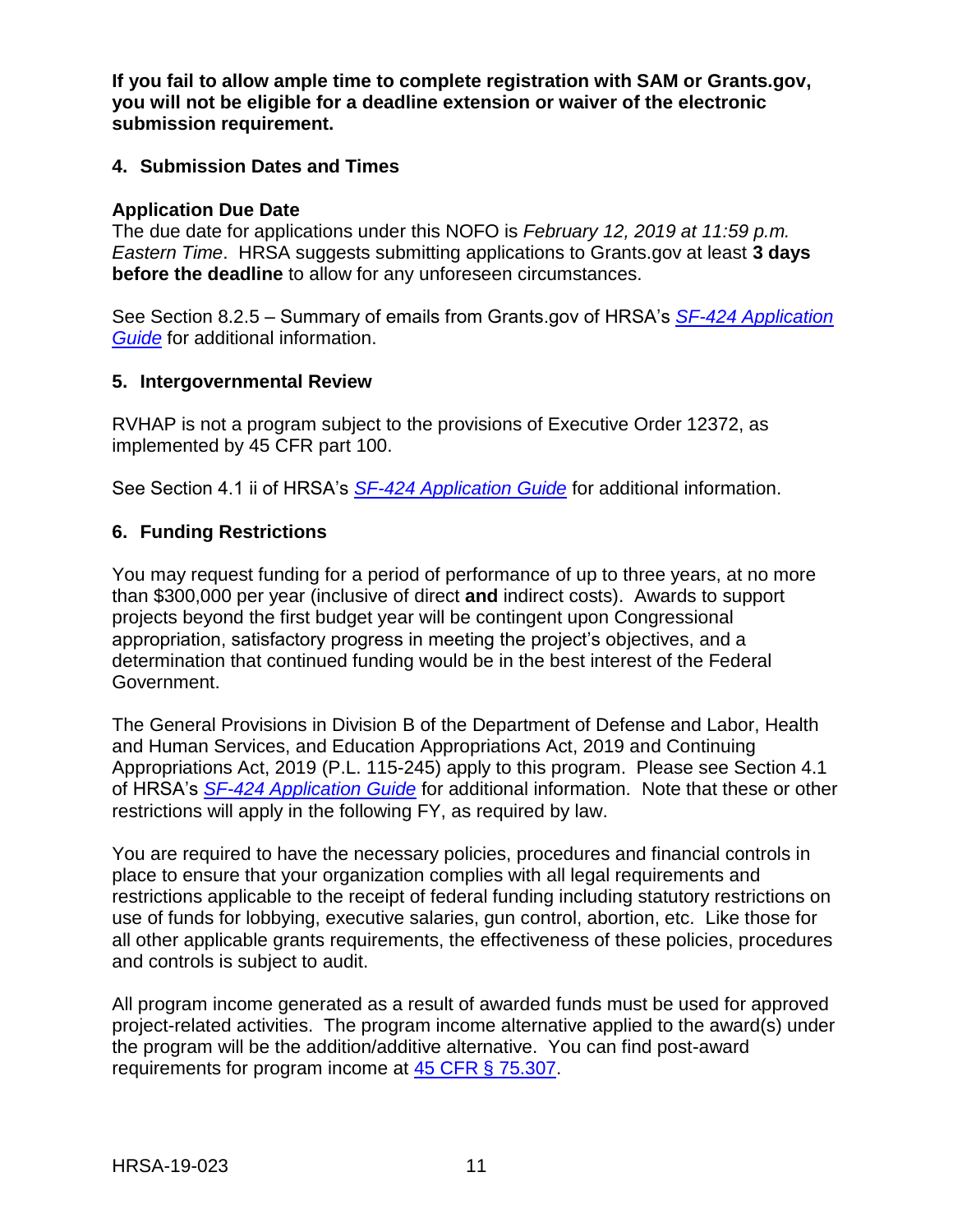### **7. Other Submission Requirements**

#### **Letter of Intent to Apply**

The letter should identify your organization and its intent to apply, and briefly describe the proposal. HRSA will *not* acknowledge receipt of letters of intent. This letter should concisely describe a project idea that involves one of the Veterans Rural Health Resource Centers (Iowa City, Salt Lake City, and White River) and should be no longer than one page.

Send the letter via email by November 30, 2018 to:

HRSA Digital Services Operation (DSO) Please use the HRSA opportunity number as email subject (HRSA-19-023) [HRSADSO@hrsa.gov;](mailto:HRSADSO@hrsa.gov) copy [obouloute@hrsa.gov](mailto:obouloute@hrsa.gov)

Although HRSA encourages letters of intent to apply, they are not required. You are eligible to apply even if you do not submit a letter of intent.

## <span id="page-15-0"></span>**V. Application Review Information**

#### <span id="page-15-1"></span>**1. Review Criteria**

HRSA has procedures for assessing the technical merit of applications to provide for an objective review of applications and to assist you in understanding the standards against which your application will be reviewed. HRSA has critical indicators for each review criterion to assist you in presenting pertinent information related to that criterion and to provide the reviewer with a standard for evaluation. See the review criteria outlined below with specific detail and scoring points.

These criteria are the basis upon which the reviewers will evaluate and score the merit of the application. The entire proposal will be considered during objective review.

Review criteria are used to review and rank applications. RVHAP has six review criteria:

#### *Criterion 1: NEED (15 points) – Corresponds to Section IV's Introduction and Need*

The extent to which the applicant:

- Clearly and succinctly describes the proposed project.
- Clearly describes the rural veteran population in their state and includes data in the discussion.
- Clearly describes the existing resources to assist veterans to receive mental health care, crisis intervention, care for PTSD or other health care services deemed necessary within their rural communities, where applicable.
- Clearly discusses any existing work around efforts to coordinate care for veterans receiving care from community providers and providers in the VA system, where applicable.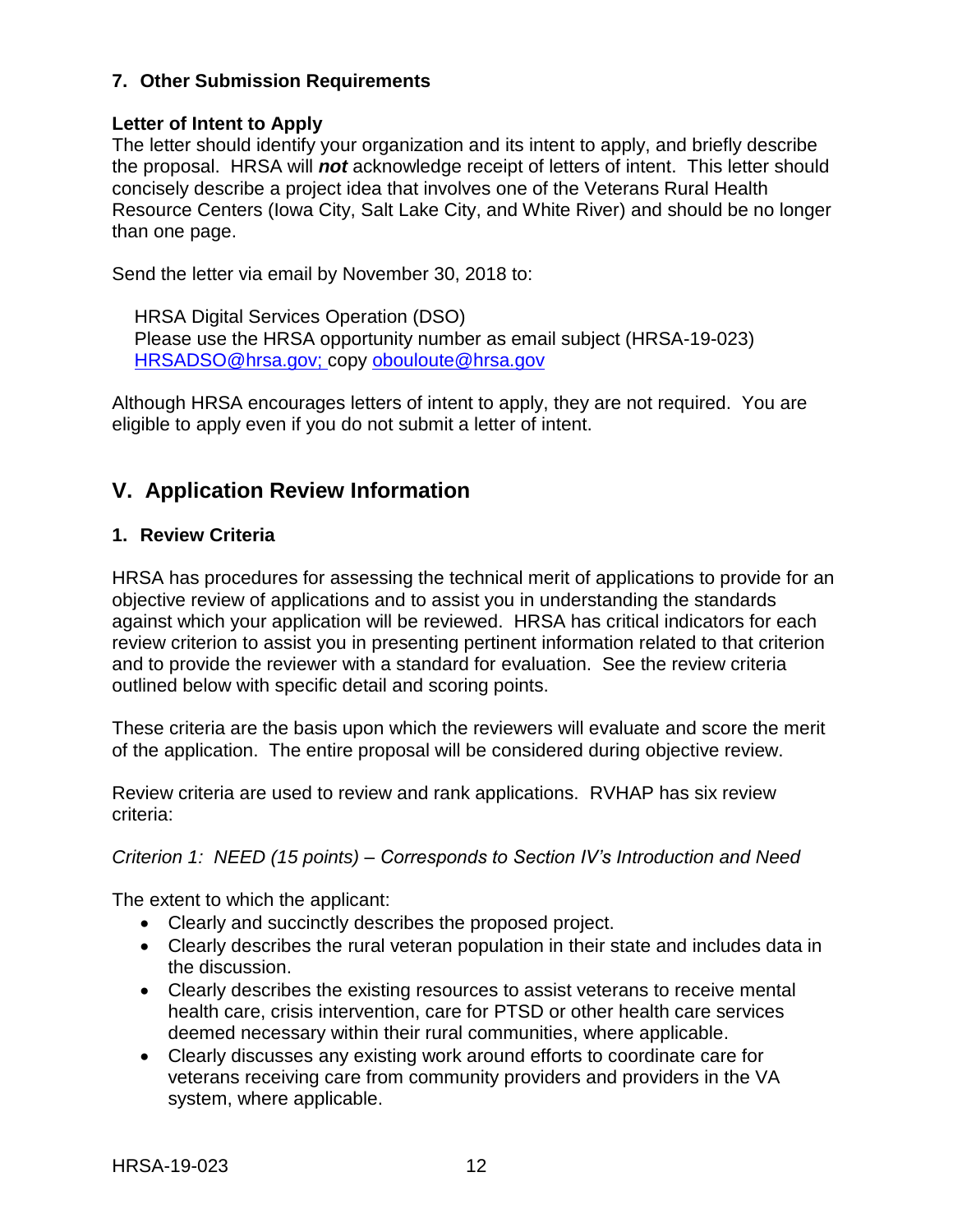Clearly explains the gaps in rural veterans' ability to receive care within their own communities and describes how this project will complement but not supplant existing programs, where applicable.

*Criterion 2: RESPONSE (35 points) – Corresponds to Section IV's Methodology, Work Plan and Resolution of Challenges*

Program Plan (10 points)

The extent to which the applicant:

- Clearly describes the methods they will employ to improve health care for rural veterans.
- Thoroughly addresses at least one of the three objectives:
	- o Increasing care coordination for veterans seeking care both at the VA system and from other community providers, including through the VA [Community Care](https://www.va.gov/communitycare/) program.
	- o Increasing access to mental health services or other health care services deemed necessary to meet the needs of veterans living in rural areas.
	- o Increasing access to crisis intervention services and the detection of PTSD, traumatic brain injury, and other signature injuries of veterans of OIF and OEF for veterans in rural areas and for referral of such veterans to medical facilities operated by the Department of Veterans Affairs.

#### Stakeholder Engagement (15 points)

The extent to which the applicant:

- Thoroughly describes how they will partner with a VRHRC to meet project goals.
- Clearly explains how they have engaged providers and partners in the development of the proposal and how they will be a part of the project implementation.
- Details the process to gather input from key stakeholders, including rural veterans, during the project planning and implementation.

Work Plan (5 points)

The extent to which:

- The work plan provides a succinct overview of the project's goals, objectives, activities and projected outcomes in table format.
- The work plan includes each activity, responsible staff, partners or contractors, timeframe for completing the activity, progress or process measures, and the intended outcome.

Resolution of Challenges (5 points)

• The extent to which the applicant thoroughly describes the challenges that they are likely to encounter in implementing the project and clearly outlines the approaches to resolve such challenges.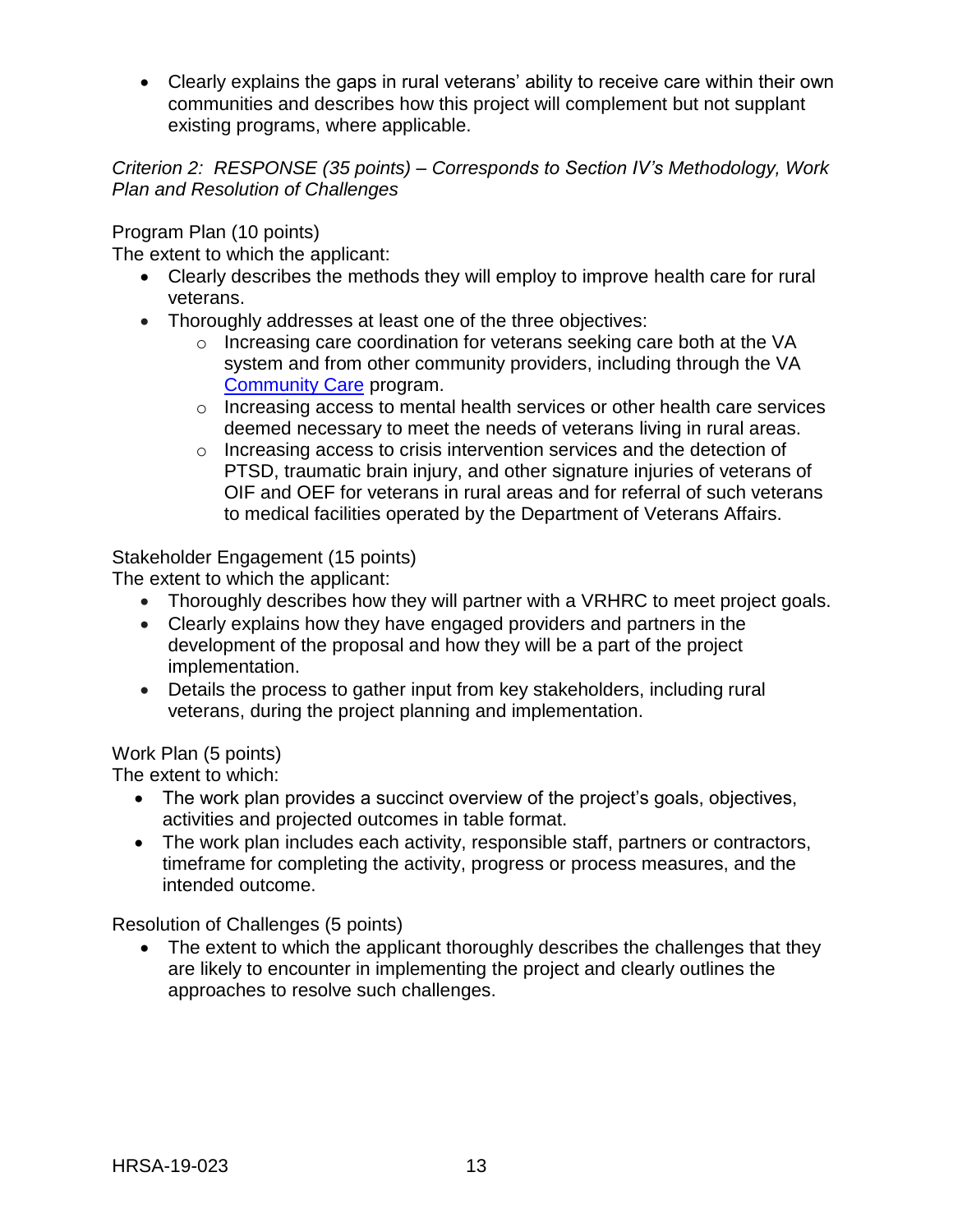*Criterion 3: EVALUATIVE MEASURES (15 points) – Corresponds to Section IV's Evaluation and Technical Support Capacity*

The extent to which the applicant:

- Thoroughly describes the plan for monitoring the progress of the program.
- Clearly explains the strategies that will contribute to continuous quality improvement.
- Clearly explains their capacity to work with HRSA and the VHA-ORH to adjust measures, collect data and demonstrate the impact of the program.

*Criterion 4: IMPACT (10 points) – Corresponds to Section IV's Methodology* The extent to which the applicant:

- Thoroughly describes how they will share best practices implemented or resources developed to benefit interested stakeholders, as it relates to addressing gaps in access to care, needed services for veterans, and care coordination.
- Clearly explains a reasonable plan for project sustainability after the period of federal funding ends.

## *Criterion 5: RESOURCES/CAPABILITIES (15 points) – Corresponds to Section IV's Organizational Information*

The extent to which the applicant:

- Succinctly describes the organization's current mission and structure (including an organizational chart), scope of current activities and explains how these elements contribute to the organization's ability to conduct the program requirements and meet program expectations.
- Proposes an adequate staffing plan to meet the needs of the project.
- Includes key personnel with relevant skills to achieve the goals of the project.
- Thoroughly explains the role of any sub-contracts, and the applicant's oversight role, to achieve program goals.
- Clearly describes the capability of the organization to follow the approved plan, as outlined in the application, properly account for the federal funds, and document all costs to avoid audit findings.

#### *Criterion 6: SUPPORT REQUESTED (10 points) – Corresponds to Section IV's Budget and Budget Narrative*

- The extent to which costs, as outlined in the budget and required resources sections, are reasonable given the scope of work.
- The extent to which key personnel have adequate time devoted to the project to achieve project objectives.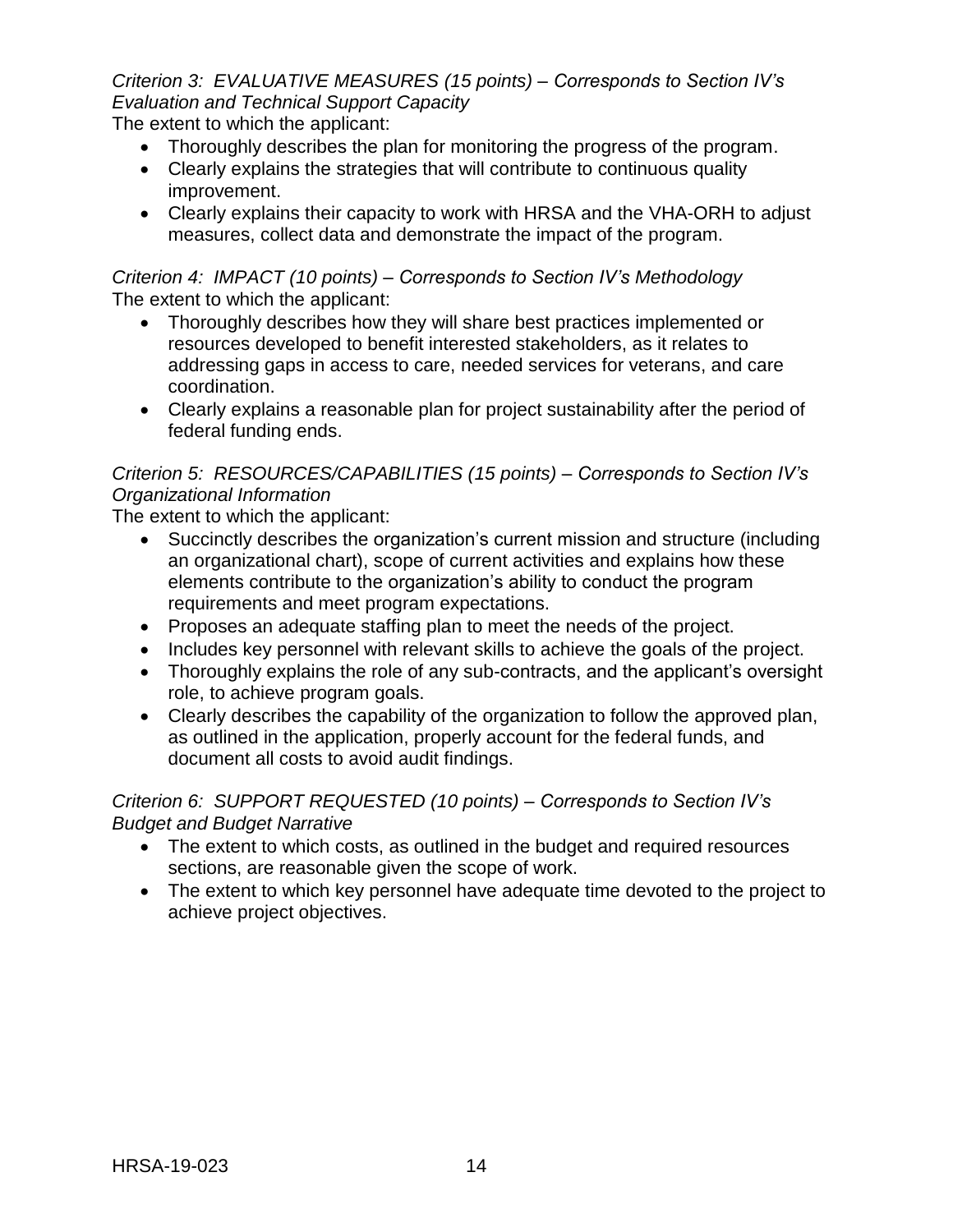### <span id="page-18-0"></span>**2. Review and Selection Process**

The independent review process provides an objective evaluation to the individuals responsible for making award decisions. The highest ranked applications receive consideration for award within available funding ranges. HRSA may also consider assessment of risk and the other pre-award activities described in Section 3 below

See Section 5.3 of HRSA's *SF-424 [Application Guide](http://www.hrsa.gov/grants/apply/applicationguide/sf424guide.pdf)* for more details.

#### **Special consideration of certain applications**

This program includes special consideration, as authorized by Section 1820(g)(6)(B)(iv). A special consideration is the favorable consideration of an application by HRSA funding officials, based on the extent to which the application addresses the specific area of special consideration. HRSA will give special consideration in funding to applications submitted by states in which veterans make up a high percentage of the total population of the state. Such consideration shall be given without regard to the number of veterans of Operation Iraqi Freedom and Operation Enduring Freedom living in the areas in which mental health services and other health care services would be delivered under the application. Applications that do not receive special consideration will be given full and equitable consideration during the review process.

#### <span id="page-18-1"></span>**3. Assessment of Risk and Other Pre-Award Activities**

HRSA may elect not to fund applicants with management or financial instability that directly relates to the organization's ability to implement statutory, regulatory or other requirements [\(45 CFR § 75.205\)](https://www.ecfr.gov/cgi-bin/retrieveECFR?gp=1&SID=4d52364ec83fab994c665943dadf9cf7&ty=HTML&h=L&r=PART&n=pt45.1.75).

HRSA reviews applications receiving a favorable objective review for other considerations that include past performance, as applicable, cost analysis of the project/program budget, assessment of your management systems, ensuring continued applicant eligibility, and compliance with any public policy requirements, including those requiring just-in-time submissions. HRSA may ask you to submit additional programmatic or administrative information (such as an updated budget or "other support" information) or to undertake certain activities (such as negotiation of an indirect cost rate) in anticipation of an award. However, even at this point in the process, such requests do not guarantee that HRSA will make an award. Following review of all applicable information, HRSA's approving and business management officials will determine whether HRSA can make an award, if special conditions are required, and what level of funding is appropriate.

Award decisions are discretionary and are not subject to appeal to any HRSA or HHS official or board.

Effective January 1, 2016, HRSA is required to review and consider any information about your organization that is in the [Federal Awardee Performance and Integrity](https://www.fapiis.gov/)  [Information System \(FAPIIS\).](https://www.fapiis.gov/) You may review and comment on any information about your organization that a federal awarding agency previously entered. HRSA will consider any of your comments, in addition to other information in [FAPIIS](https://www.fapiis.gov/) in making a judgment about your organization's integrity, business ethics, and record of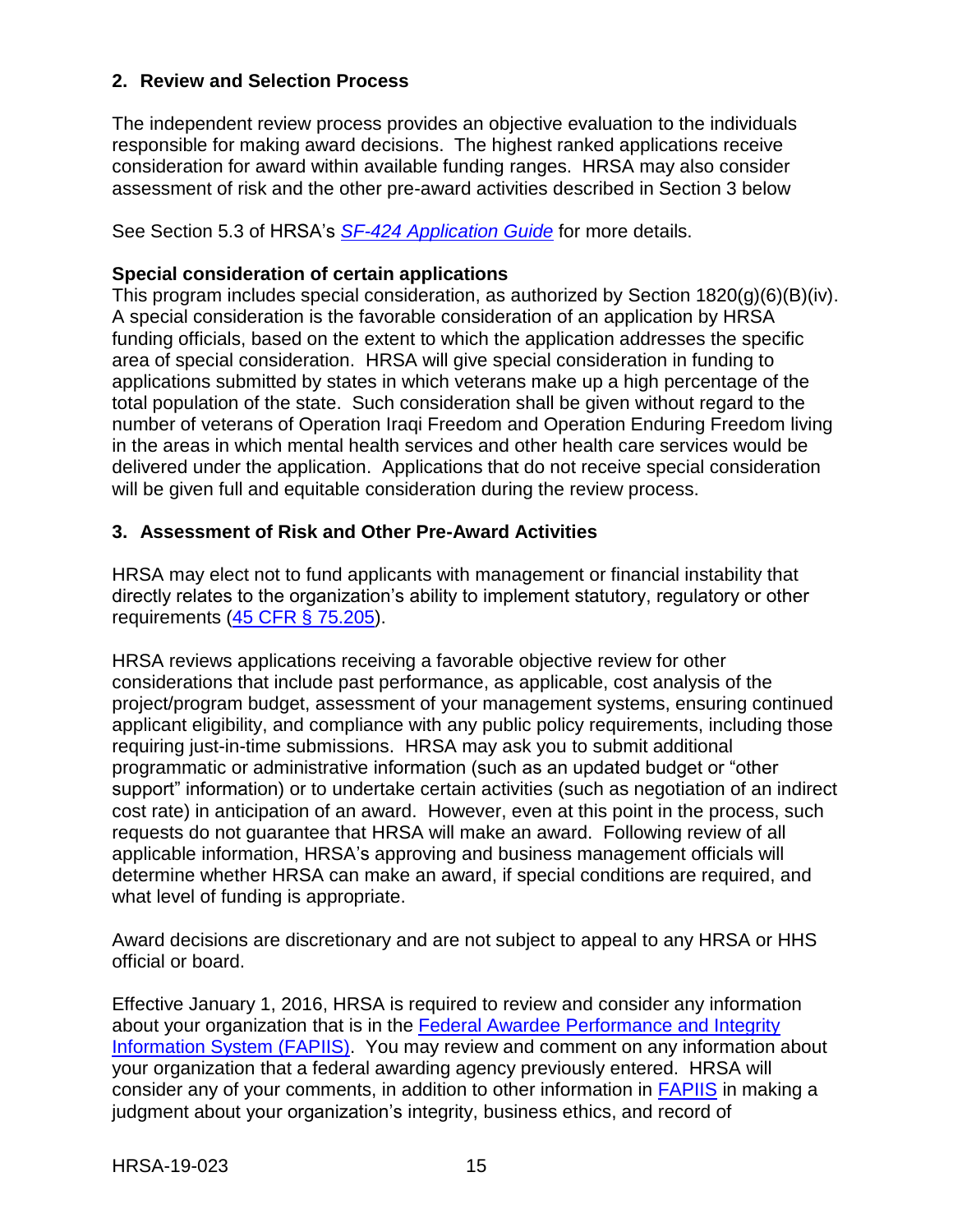performance under federal awards when completing the review of risk posed as described in 45 CFR § 75.205 HHS Awarding Agency Review of Risk Posed by Applicants.

HRSA will report to FAPIIS a determination that an applicant is not qualified [\(45 CFR §](https://www.ecfr.gov/cgi-bin/retrieveECFR?gp=1&SID=4d52364ec83fab994c665943dadf9cf7&ty=HTML&h=L&r=PART&n=pt45.1.75)  [75.212\)](https://www.ecfr.gov/cgi-bin/retrieveECFR?gp=1&SID=4d52364ec83fab994c665943dadf9cf7&ty=HTML&h=L&r=PART&n=pt45.1.75).

### <span id="page-19-0"></span>**4. Anticipated Announcement and Award Dates**

HRSA anticipates issuing/announcing awards prior to the start date of August 1, 2019.

## <span id="page-19-1"></span>**VI. Award Administration Information**

#### <span id="page-19-2"></span>**1. Award Notices**

HRSA will issue the Notice of Award prior to the start date of August 1, 2019.

See Section 5.4 of HRSA's *SF-424 [Application Guide](http://www.hrsa.gov/grants/apply/applicationguide/sf424guide.pdf)* for additional information.

#### <span id="page-19-3"></span>**2. Administrative and National Policy Requirements**

See Section 2.1 of HRSA's *SF-424 [Application Guide](http://www.hrsa.gov/grants/apply/applicationguide/sf424guide.pdf)*.

#### **Requirements of Subawards**

The terms and conditions in the Notice of Award (NOA) apply directly to the recipient of HRSA funds. The recipient is accountable for the performance of the project, program, or activity; the appropriate expenditure of funds under the award by all parties; and all other obligations of the recipient, as cited in the NOA. In general, the requirements that apply to the recipient, including public policy requirements, also apply to subrecipients under awards. See [45 CFR § 75.101 Applicability](https://www.ecfr.gov/cgi-bin/retrieveECFR?gp=1&SID=4d52364ec83fab994c665943dadf9cf7&ty=HTML&h=L&r=PART&n=pt45.1.75) for more details.

#### <span id="page-19-4"></span>**3. Reporting**

Award recipients must comply with Section 6 of HRSA's *SF-424 [Application Guide](http://www.hrsa.gov/grants/apply/applicationguide/sf424guide.pdf)* **and** the following reporting and review activities:

- 1) **Progress Report**(s). The recipient must submit a progress report to HRSA on an **annual** basis. Further information will be available in the award notice.
- 2) **Integrity and Performance Reporting.** The Notice of Award will contain a provision for integrity and performance reporting in [FAPIIS,](https://www.fapiis.gov/) as required in [45 CFR part 75 Appendix XII.](https://www.ecfr.gov/cgi-bin/retrieveECFR?gp=1&SID=4d52364ec83fab994c665943dadf9cf7&ty=HTML&h=L&r=PART&n=pt45.1.75)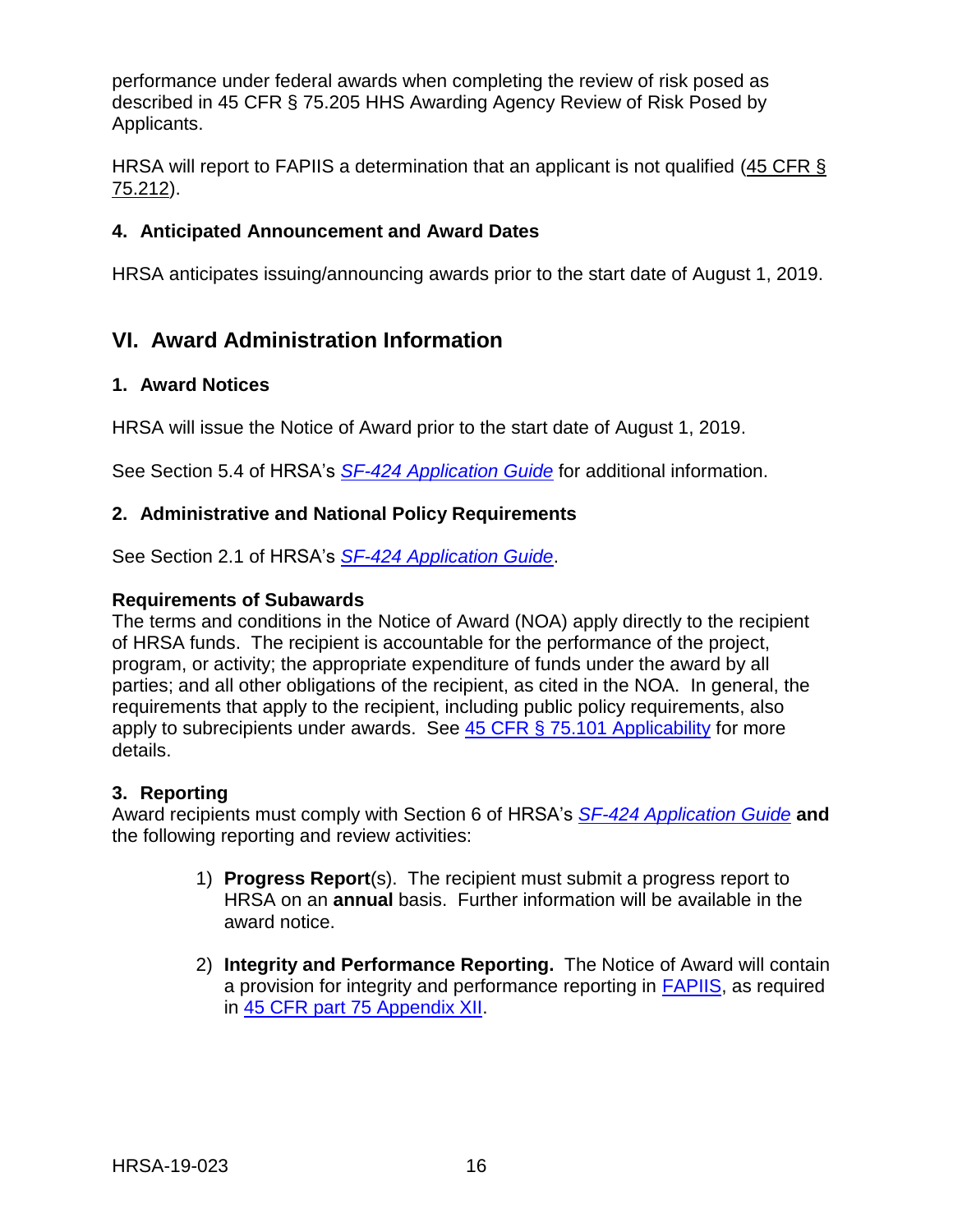## <span id="page-20-0"></span>**VII. Agency Contacts**

You may request additional information and/or technical assistance regarding business, administrative, or fiscal issues related to this NOFO by contacting:

Olusola Dada Grants Management Specialist Division of Grants Management Operations, OFAM Health Resources and Services Administration 5600 Fishers Lane, Mailstop 10SWH03 Rockville, MD 20857 Telephone: (301) 443-0195 Email: [odada@hrsa.gov](mailto:odada@hrsa.gov)

You may request additional information regarding the overall program issues and/or technical assistance related to this NOFO by contacting:

Owmy Bouloute Public Health Analyst, Federal Office of Rural Health Policy Attn: Rural Veterans Health Access Program Federal Office of Rural Health Policy Health Resources and Services Administration 5600 Fishers Lane, Room TBD Rockville, MD 20857 Telephone: (301) 945-9675 Email: [obouloute@hrsa.gov](mailto:obouloute@hrsa.gov)

You may need assistance when working online to submit your application forms electronically. Always obtain a case number when calling for support. For assistance with submitting the application in Grants.gov, contact Grants.gov 24 hours a day, 7 days a week, excluding federal holidays at:

Grants.gov Contact Center Telephone: 1-800-518-4726 (International Callers, please dial 606-545-5035) Email: [support@grants.gov](mailto:support@grants.gov) Self-Service Knowledge Base: [https://grants](https://grants-portal.psc.gov/Welcome.aspx?pt=Grants)[portal.psc.gov/Welcome.aspx?pt=Grants](https://grants-portal.psc.gov/Welcome.aspx?pt=Grants)

Successful applicants/recipients may need assistance when working online to submit information and reports electronically through HRSA's Electronic Handbooks (EHBs). For assistance with submitting information in HRSA's EHBs, contact the HRSA Contact Center, Monday-Friday, 8 a.m. to 8 p.m. ET, excluding federal holidays at:

HRSA Contact Center Telephone: (877) 464-4772 TTY: (877) 897-9910 Web: <http://www.hrsa.gov/about/contact/ehbhelp.aspx>